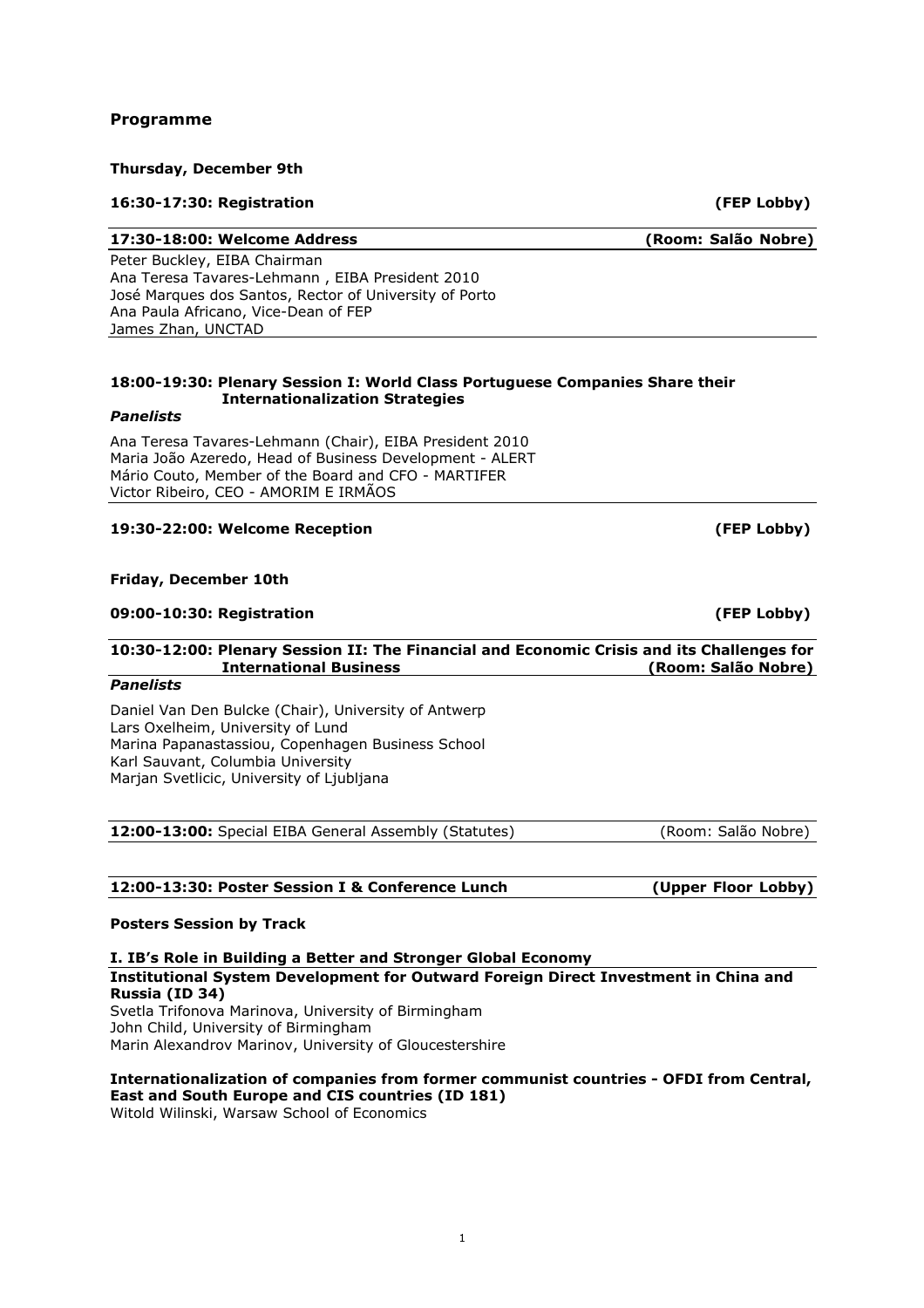### The Impact of Internationalization on Crises Recovering: A preliminary study on the Portuguese banking sector (ID 270)

Francisco Figueira de Lemos, Universidade Católica Portuguesa (Porto) Amjad Hadjikhani, Uppsala University Peter Thilenius, Uppsala University

## Integrated Strategies for the Bottom of the Pyramid (ID 350)

Ravi Sarathy, Northeastern University

### II. Internationalization Process and International Entrepreneurship

Entrepreneurial Internationalisation: Effectuation Logic and International Expansion (ID 16)

Peter Zettinig, Turku School of Economics; Birgitta Sandberg, Turku School of Economics

## Small- and Medium Enterprises from Emerging Economies and their Internationalization Paths (ID 37)

Christian Keen, University of Southern Denmark

## The Dynamic Capabilities of Successful International SMES (ID 54)

Francesca Paola de Girolamo, Politecnico di Milano; Lucia Piscitello, Politecnico di Milano

## Measuring Export Readiness Using a Multiple-Item Index (ID 169)

Alvin Tan, Queensland University of Technology Paul Brewer, The University of Queensland Peter Liesch, The University of Queensland

Do Third Parties Minimise Cultural Misunderstandings in International Business Negotiations? - the case of German and Romanian firms (ID 210) Claudio de Mattos, The University of Manchester Petra Poljsak, The University of Manchester Julian Cattanei, The University of Manchester

Theories on Born Globals from the West ? Does it Fit for Chinese Born Globals? (ID 216)

Siv Marina Karlsen, Oslo University College Youzhen Zhao, Fudan University Randi Lunnan, Norwegian School og Mgmt BI

### Patterns of Internationalisation Along Time, Space and Scope. A Study on High Performing International Firms (ID 236)

Serena Mascherpa, Bicocca University of Milan Alessandro Scaccheri, Chamber of Comerce of Pavia Antonella Zucchella, University of Pavia

## Internationalization Strategy and Performance of Small and Medium Sized Enterprises (ID 300)

Leo Sleuwaegen, K.U.Leuven

## Dynamics of Capability Development in the Early Internationalizing Knowledge Intensive Service Firms (ID 359)

Nishant Kumar, Stockholm University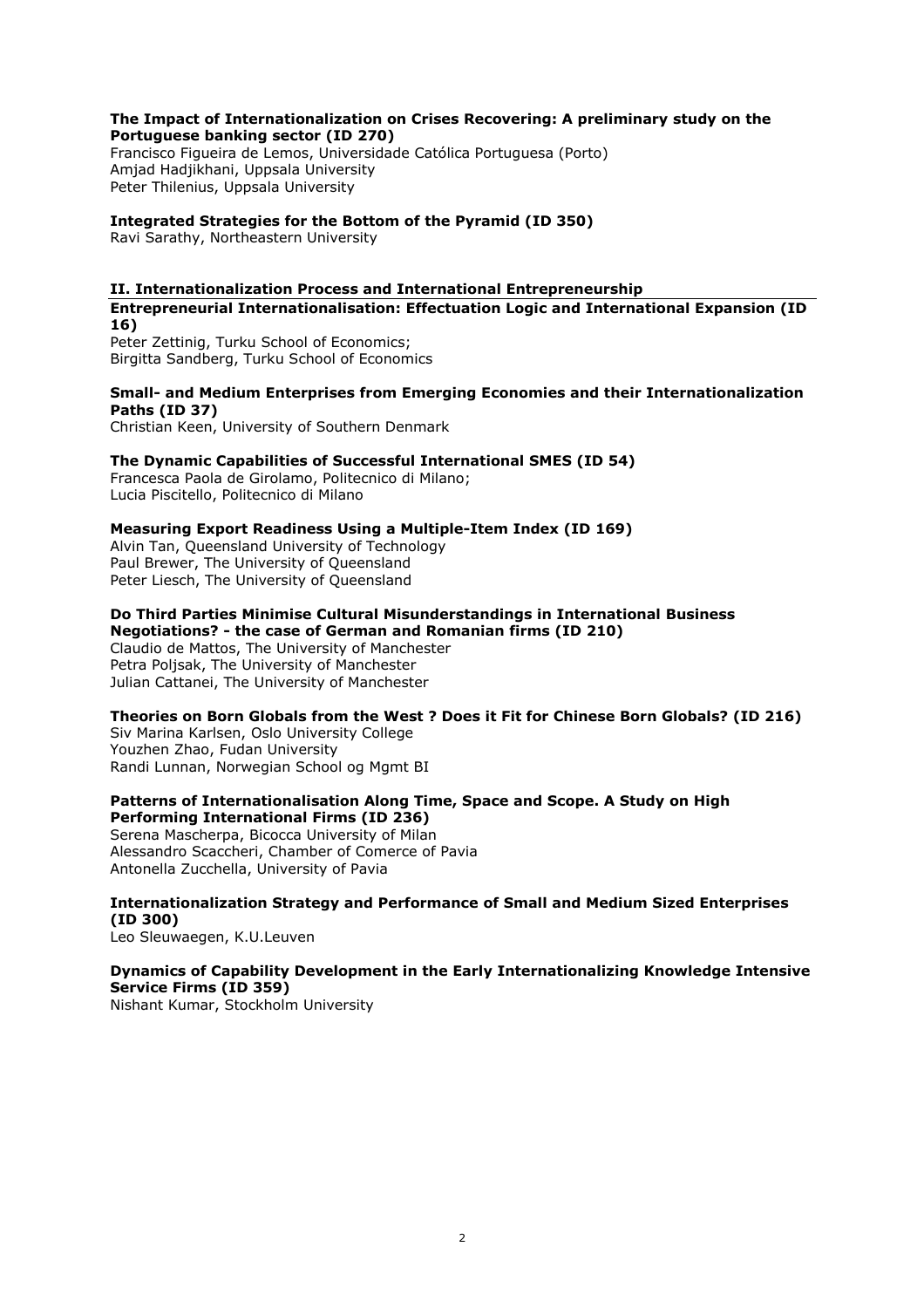### III. Corporate Strategies in International Business

### On the Adaptation of the Firm to the International Business Environment: A Knowledge-Based and Evolutionary Perspective (ID 32)

Manuel Portugal Ferreira, globADVANTAGE, Center of Research on International Business & Strategy | Escola Superior de Tecnologia e Gestão | Instituto Politécnico de Leiria Fernando Ribeiro Serra; UNISUL Business School | Universidade do Sul de Santa Catarina Nuno Rosa Reis, globADVANTAGE, Center of Research on International Business & Strategy | Escola Superior de Tecnologia e Gestão | Instituto Politécnico de Leiria

Strategic Motives for International Joint Venture Formation in Thailand (ID 50) Pornlapas Suwannarat, Mahasarakham Business School, Mahasarakham University

### Joint Venture Entry and Expansion of Wholly Owned Subsidiaries in Foreign Market: Inter-Organizational Partnership of Toyota in North America (ID 53)

Shinichi Ishii, Osaka City University Jean-François Hennart, Tilburg University

Implications of Entry Mode Choice - Efficiency or Not? (ID 211) Minnie Kontkanen, University of Vaasa

### IV. HQ-Subsidiaries' Relations, Subsidiaries' Strategies and Subsidiary Evolution The role of location in headquarters-subsidiaries relationships: An analysis of French multinationals in emerging markets (ID 23) Hanane Beddi, Normandy Business School Ulrike Mayrhofer, IAE Lyon, University Lyon 3

Organizational Networks and the Roles of MNCS Subsidiaries: When Bartlett and Ghoshal Meet Granovetter, Coleman and Burt (ID 101)

Timo Rosenberg, University of Kiel Joachim Wolf, University of Kiel

### Reasoning a Use of Regional Headquarters in TNCs as Structural Instrument of Coordination (ID 148)

Sven M. Laudien, University of Bremen Jörg Freiling, University of Bremen

### 13:30-15:00: Parallel Sessions I

### Panel I: Cross-Sector Partnerships in International Business **Room 260**

### **Panelists**

Rob van Tulder, Erasmus University Rotterdam Sarianna Lundan, University of Bremen Rajneesh Narula, University of Reading Jeremy Clegg, University of Leeds Hafiz Mirza, UNCTAD

### 1.1. FDI and Spatial and Regional Issues (Competitive) **Room 156**

Chair: Lucia Piscitello, Politecnico di Milano

### Internationalization of Regions: The Role of Public Policy (ID 207)

Mariasole Bannò, University of Brescia Lucia Piscitello, Politecnico di Milano Celeste Amorim Varum, University of Aveiro, GOCVOPP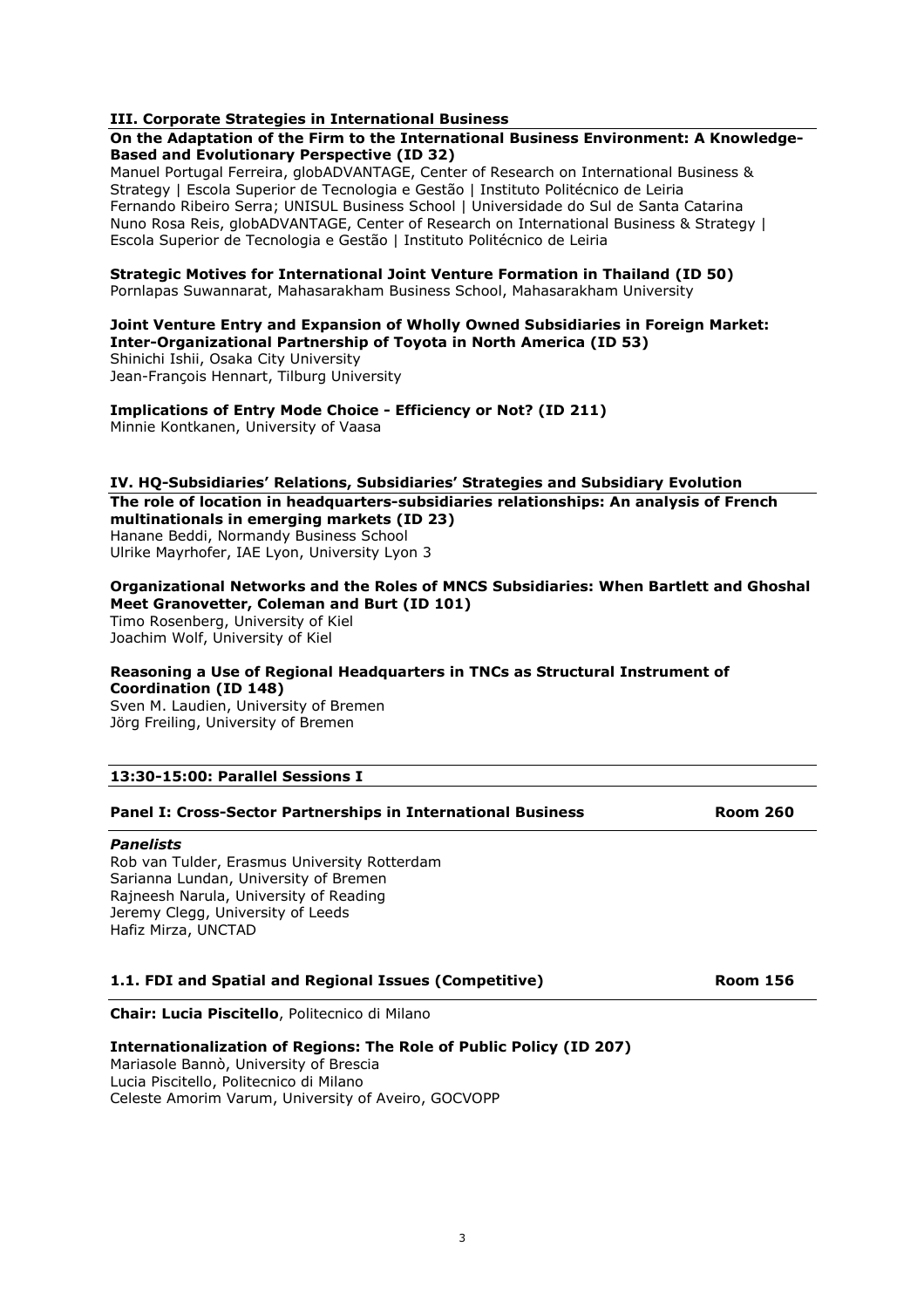## Quality of Local Linkages and the Trade-Off between Learning Opportunities and the Risk of Spillover: Insights from Developed Countries (ID 105)

Alessandra Perri Luiss Guido, Carli University Ulf Andersson, Copenhagen Business School Phillip Christopher Nell, Copenhagen Business School Grazia D. Santangelo, University of Catania

### Energy Innovation at the Country Level: The Role of Cross-Country Knowledge Spillovers (ID 319)

Paola Garrone, Politecnico di Milano, Department of Management, Economics and Industrial Engineering Lucia Piscitello, Politecnico di Milano, Department of Management, Economics and Industrial **Engineering** Yan Wang, Politecnico di Milano, Department of Management, Economics and Industrial Engineering

## 1.2. Outsourcing/Offshoring Strategies (Competitive) Room 157

Chair: Esmeralda Linares, Universitat de Valencia

### The Decision to Outsource / Outsource Offshore R&D Services: A Co-Evolutionary Approach (ID 93)

Andrea Martinez-Noya, University of Oviedo Esteban Garcia-Canal, University of Oviedo

## The Organizational Complexity of Offshoring and its Consequences: The Role Of Modularity and Organizational Learning (ID 227)

Marcus M. Larsen; Copenhagen Business School Torben Pedersen, Copenhagen Business School Stephen Tallman, University of Richmond

# Backsourcing: Beneficial Strategic Change or Strategy Failure? (ID 307)

Pooja Thakur, Virginia Tech University

## Motivations to Offshore and the Choice of Offshoring Mode. An Application to the European Manufacturing Industry (ID 7)

Esmeralda Linares Navarro, University of Valencia José Pla-Barber, University of Valencia Anoop Madhok, York University

## 1.3. International Finance and Governance (Competitive) Room 256

Chair: Alain Chevalier, ESCP Europe

## The End of Illusion Economics. Crisis and Anti-Crisis in Romania: a Heterodox Approach (ID 193)

Liviu Voinea, Group of Applied Economics

## Is There a Dark Side of Disclosure? - A Panel Data Network Analysis of German Director Compensation (ID 308)

Jana Oehmichen, Karlsruhe Institute of Technology Maximilian Sarry, Karlsruhe Institute of Technology Michael Wolff, Karlsruhe Institute of Technology

### Internal Control Disclosures: A Cross-Country Study on The Effects of National Culture and Institutional Environment (ID 87)

Niels Hermes, University of Groningen Reggy Hooghiemstra, University of Groningen Jim Emanuels, University of Groningen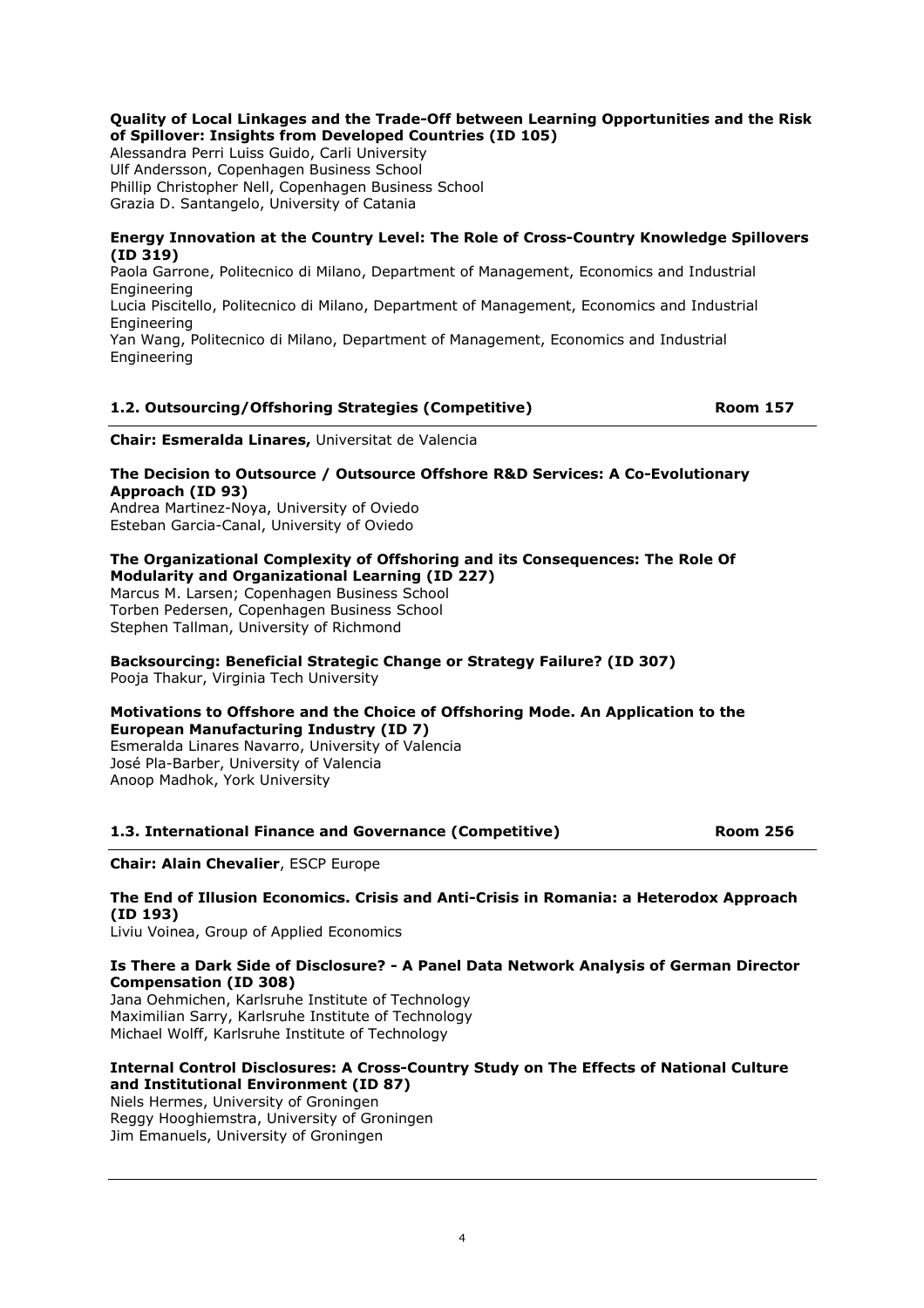### 1.4. Exports and Franchising (Competitive) **Room 257** Room 257

Chair: Fernanda Ilhéu, ISEG-UTL

#### Do Portuguese Manufacturing Firms Learn by Exporting? (ID 13)

Ana Paula Africano, University of Porto Armando Silva, University of Porto Óscar Afonso, University of Porto

### Factors Influencing the Internationalization Process in the Spanish Franchise System (ID 41)

Veronica Baena , Universidad Europea de Madrid Julio Cerviño, Universidad Carlos III de Madrid

### The Impact of First-Order Internet Deployment Capabilities on The Export Performance of Internationalizing SMEs (ID 86)

Noemi Pezderka, Manchester Business School Rudolf R. Sinkovics, Manchester Business School

### How Does Acquiring International Management Experience Affect Export Behaviour and Export Performance of SMEs? (ID 131)

Poul Houman Andersen, Aarhus School of Business, Aarhus University Eliane Choquette, Aarhus School of Business, Aarhus University

### 1.5. MNCs, language issues, and international HRM practices (Workshop) Room 258

### Chair: Adam Smale, University of Vaasa

### Translation and MNC Effectiveness (ID 111)

Rebecca Piekkari, Aalto University Denice Welch, Melbourne Business School Lawrence Welch, Melbourne Business School Jukka-Pekka Peltonen, Aalto University Tiina Vesa, Aalto University

#### Organizations as Multilingual Communities: A Micro-Level Study of Language Influences on Parallel Processes of Tasks and Social Relations (ID 222) Chi-Yun Chen, Manchester Business School

Paul Jackson, Manchester Business School

Exploring Reverse Diffusion of HRM Practices in MNCs (ID 334)

Michal Lemanski, WU Vienna

### 1.6. International entrepreneurship (Workshop) Room 135

Chair: Anita Juho, University of Oulu

## The Discovery Process of Entrepreneurial Opportunities: the Case of Latin-American Immigrants in Barcelona (ID 65)

Rocio Aliaga Isla, Universidad Autónoma de Barcelona Alex Rialp Criado, Universidad Autónoma de Barcelona

## Broadening the Domain of International Entrepreneurship: a Direction Toward Field Consolidation (ID 122)

Tamara Galkina, Hanken School of Economics

### Network Perspective on Entrepreneur's Learning: the Process of International Business Opportunity Development (ID 338)

Anita Juho, University of Oulu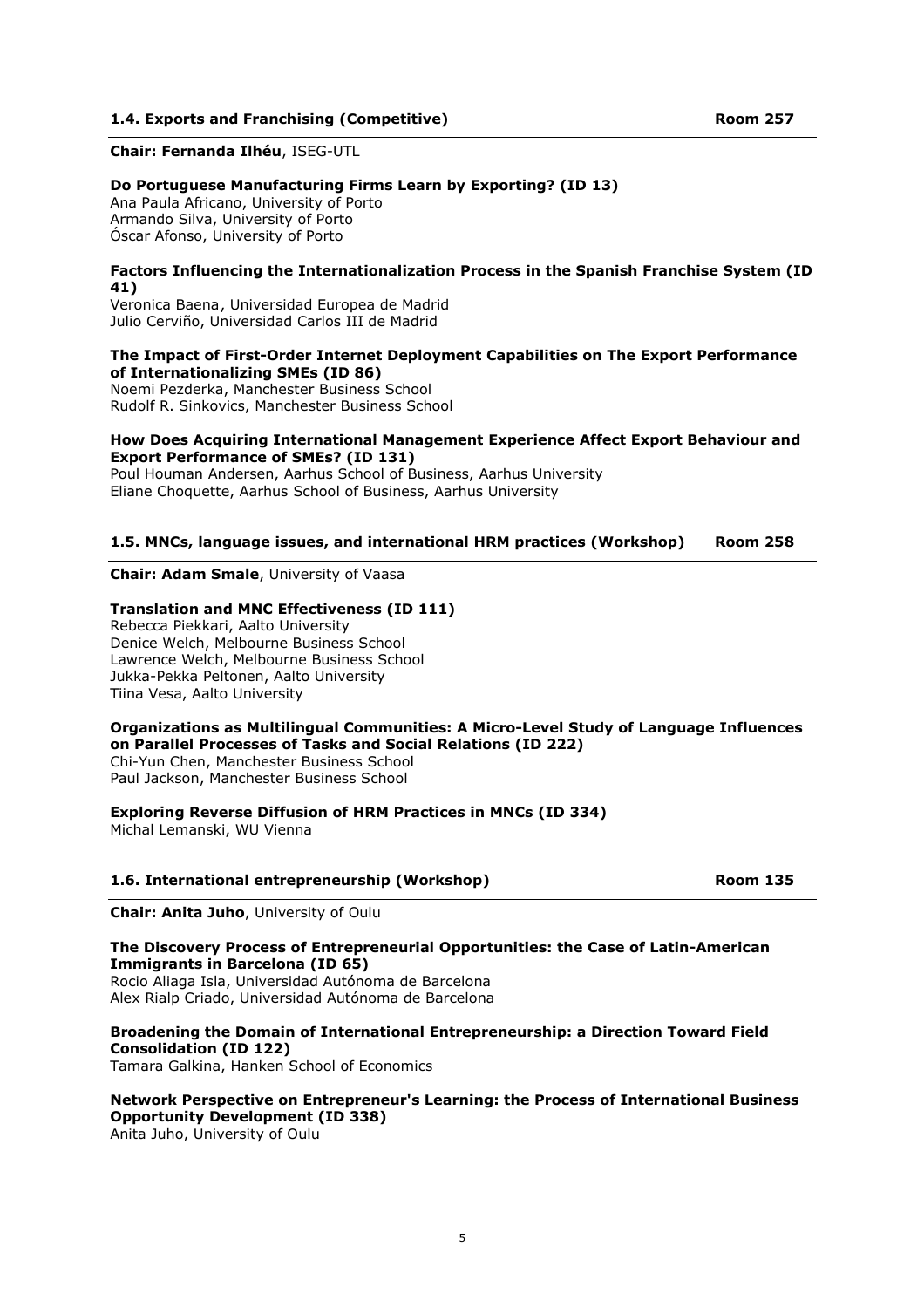### 1.7. Innovation and Control in International Business (Workshop) Room 141

#### Chair: Henrik Dellestrand, Uppsala University

### MNC Subsidiaries: Local-Global Hubs for Innovation (ID 336)

Johanna Fahy, National University of Ireland, Galway Paul Ryan, National University of Ireland, Galway

### The Effect of Operational Flexibility on Decisions to Withdraw from Foreign Production Locations (ID 278)

Jan Hendrik Fisch, University of Augsburg Miriam Zschoche, University of Augsburg

### How to Control Knowledgeable Subsidiaries (ID 186)

Barbara Brenner, WU-Wien Björn Ambos, WU-Wien, Schlegelmilch Bodo, WU-Wien

### Successful International Joint Ventures: Going Beyond Control (ID 62)

Paul Gooderham, The Norwegian School of Economics & Business Administration Michael Zhang, Nottingham Trent University Atle Jorhadl, AFF

### 1.8. Internationalisation of SMEs and Born Globals (Workshop) Room 241

## Chair: Antonella Zucchella, University of Pavia

### Rapid Internationalization of Traditional SMEs: Between Stage Models and Born Globals (ID 81)

Igor Kalinic, University of Padova Cipriano Forza, University of Padova

### The Manager and the Born Global Firm (ID 213)

Kamilla Nerbø, Oslo University College Siv Marina Flø Karlsen, Oslo University College

## The Entrepreneurial Orientation of Rapidly Internationalizing Service Firms and its Link to International Development (ID 239)

Fabian L. Sepulveda, Aalto University School of Economics

### The Internationalization Process of Small- And Medium Sized Firms as a Non Linear Learning Process (ID 58)

Antonella Zucchella, University of Pavia Per Servais, University of Southern Denmark

15:00-15:30: Coffee Break (Upper Floor Lobby)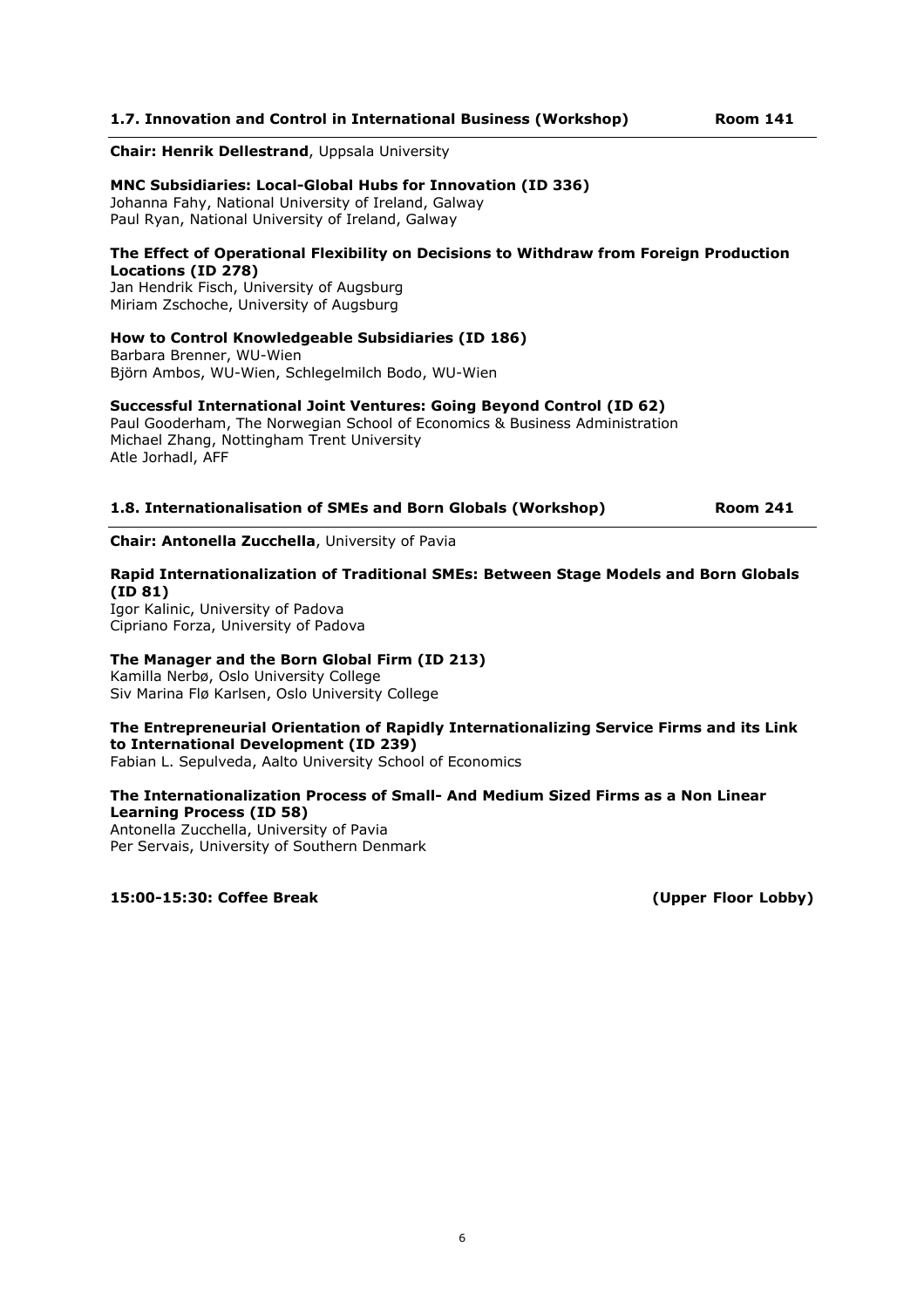### 15:30-17:00: Parallel Sessions II

### Panel II: UNCTAD World Investment Report 2010 **Room 260** Room 260

### International Investment for Development: Building collaborative partnerships between UNCTAD and International Business researchers

### Panelists

James Zhan, Director, Division on Investment and Enterprise (DIAE), UNCTAD (Chair) Hafiz Mirza, Chief, Development Issues Section, DIAE, UNCTAD Jeremy Clegg, CIBUL, University of Leeds Fabienne Fortanier, University of Amsterdam Axèle Giroud, Manchester Business School Sarianna Lundan, University of Bremen Rajneesh Narula, John H. Dunning Centre for International Business, Henley/Reading Rob van Tulder, Erasmus Business School, Rotterdam

### 2.1. Firms' Internationalisation and Entry Modes (Competitive) Room 156

Chair: Lawrence Welch, Melbourne Business School

## Top Managers' Entry Mode Choices: the Impact of Personal Experiences and Institutional Differences (ID 8)

Desislava Dikova, University of Groningen

Globalisation Pattern of Emerging Market Firms: A Case of Indian IT Industry (ID 166) Partha Mukherjee, University of New South Wales Sydney Australia Pradeep KantaRay, University of New South Wales Sydney Australia

## A Time-Based Perspective of Firm Internationalization in a Transformational-Country Context: The Case of a Hungarian Bank (ID 279)

Emma Incze, Corvinus University of Budapest

Mode combinations and international operations: An empirical investigation (ID 56) Gabriel R.G. Benito, BI Norwegian School of Management Bent Petersen, Copenhagen Business School Lawrence S. Welch, Melbourne Business School

### 2.2. Performance Determinants in International Business (Competitive) Room 157

Chair: Torben Pedersen, CBS - Copenhagen Business School

Subsidiary Entrepreneurship and Corporate Headquarters Active Involvement During Innovation Development: Dual Organizational Paths to Subsidiary Performance (ID 76) Christine Holmström Lind, Department of Business Studies, Uppsala University Olivia H. Kang, Department of Business Studies, Uppsala University

Strategic Complexity and Global Expansion: An Empirical Study of Newcomer Multinational Corporations from Small Economies (ID 100) Asta Dis Oladottir, Bifrost University Bersant Hobdari, Copenhagen Business School

Marina Papanastassiou, Copenhagen Business School Evis Sinani, Copenhagen Business School Robert Pearce, University of Reading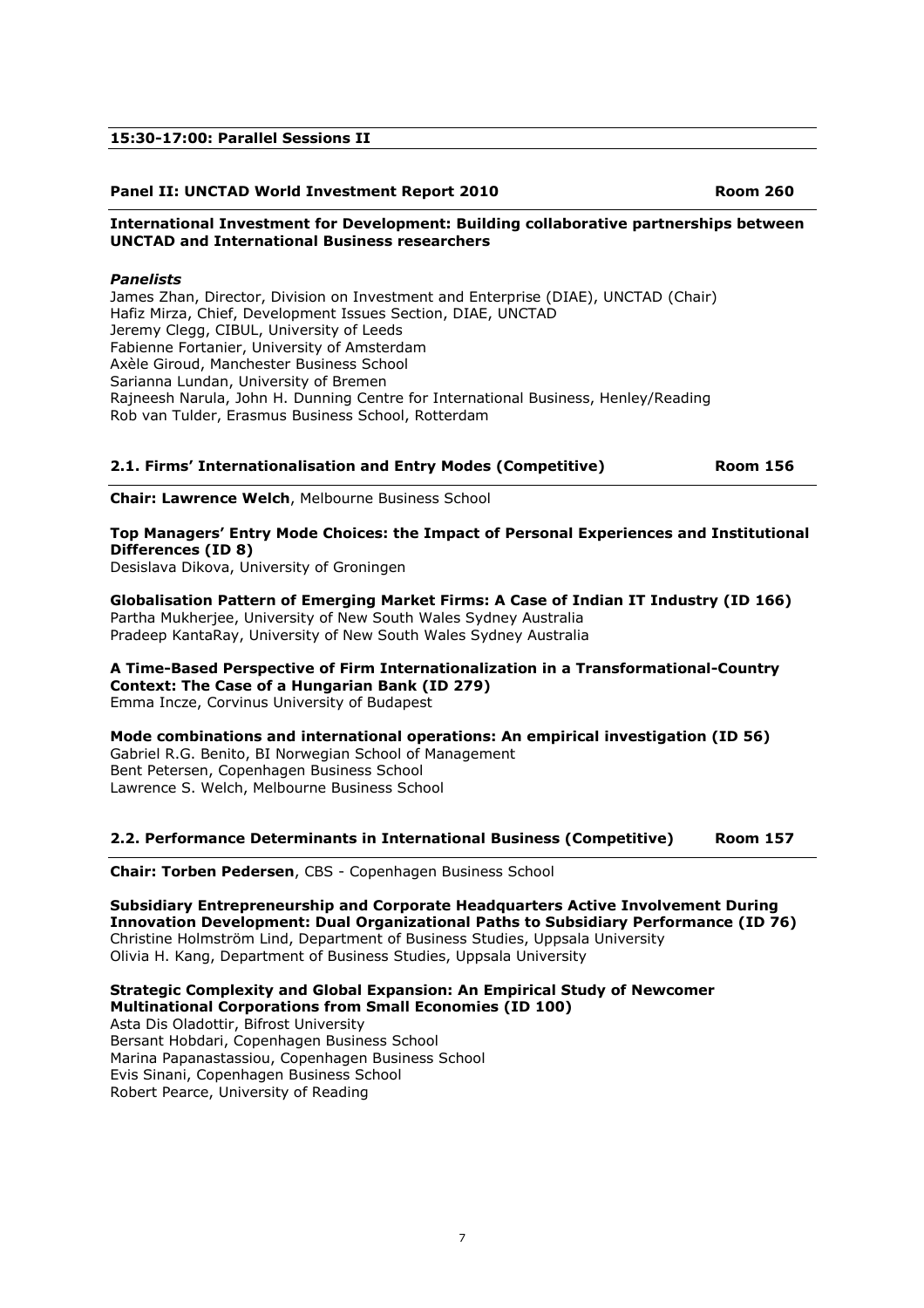Asset Specificity, IJV Performance and the Moderating Effect of Trust (ID 115) Jonas F. Puck, WU Vienna Markus K. Hödl, WU Vienna Schien Ninan, WU Vienna

## 2.3. Internationalization of Business (Competitive) Room 256

Chair: Ursula F. Ott, Loughborough University

### The Influence of Ownership Structure on Internationalization (ID 199)

Michael-Jörg Oesterle, Johannes Gutenberg University Mainz Hannah Noriko Richta, Johannes Gutenberg University Mainz Jan Hendrik Fisch, University of Augsburg

FDI Ownership Decisions by Chinese MNEs: Challenging the Conventional Wisdom? (ID 31)

Diego Quer, University of Alicante Enrique Claver, University of Alicante Laura Rienda, University of Alicante

## A Model of Double Sided Uncertainty for International Negotiations (ID 97)

Ursula F.Ott, Loughborough University

### 2.4. International marketing strategy and export performance (Workshop) Room 257

Chair: Jorge Carneiro, Pontifical Catholic University of Rio de Janeiro (PUC-Rio)

### The Effect of Brand Imitation on Consumer Brand Confusion, Brand Evaluation, and Purchase Intention (ID 25)

Mengkuan Lai, National Chengkung University YiChueh Hung, National Chengkung University

## Religion, Acculturation and the Choice of Food Retail Outlets by Algerian Origin Muslim Women in France: Developing Research Propositions (ID 150)

Ranam Alkayyali, University Paris-Est Créteil ( Nathalie Prime, ESCP Europe

### International Marketing Mix and Export Performance: A Spanish Perspective (ID 252)

Maria Cristina Stoian, Autonomous University of Barcelona, Alex Rialp, Autonomous University of Barcelona

Josep Rialp, Autonomous University of Barcelona

### Empirical Investigation of the Effect of Product Differentiation on Export Performance: A Contingent View (ID 347)

Jorge Carneiro, Pontifical Catholic University of Rio de Janeiro (PUC-Rio) Jorge Ferreira da Silva, Pontifical Catholic University of Rio de Janeiro (PUC-Rio) Angela da Rocha, Pontifical Catholic University of Rio de Janeiro (PUC-Rio)

### 2.5. Alliances and Acquisitions (Workshop) **Room 258** Room 258

Chair: Pavlos Dimitratos, Athens University of Economics and Business

### The Choice Between Joint Ventures and non Equity-Alliances: Evidence from Italian Firms (ID 74)

Antonio Majocchi, Dpt. of Management, University of Pavia Ulrike Mayrhofer, IAE Lyon, University Lyon 3 Joaquin Camps, Department of Management, University of Valencia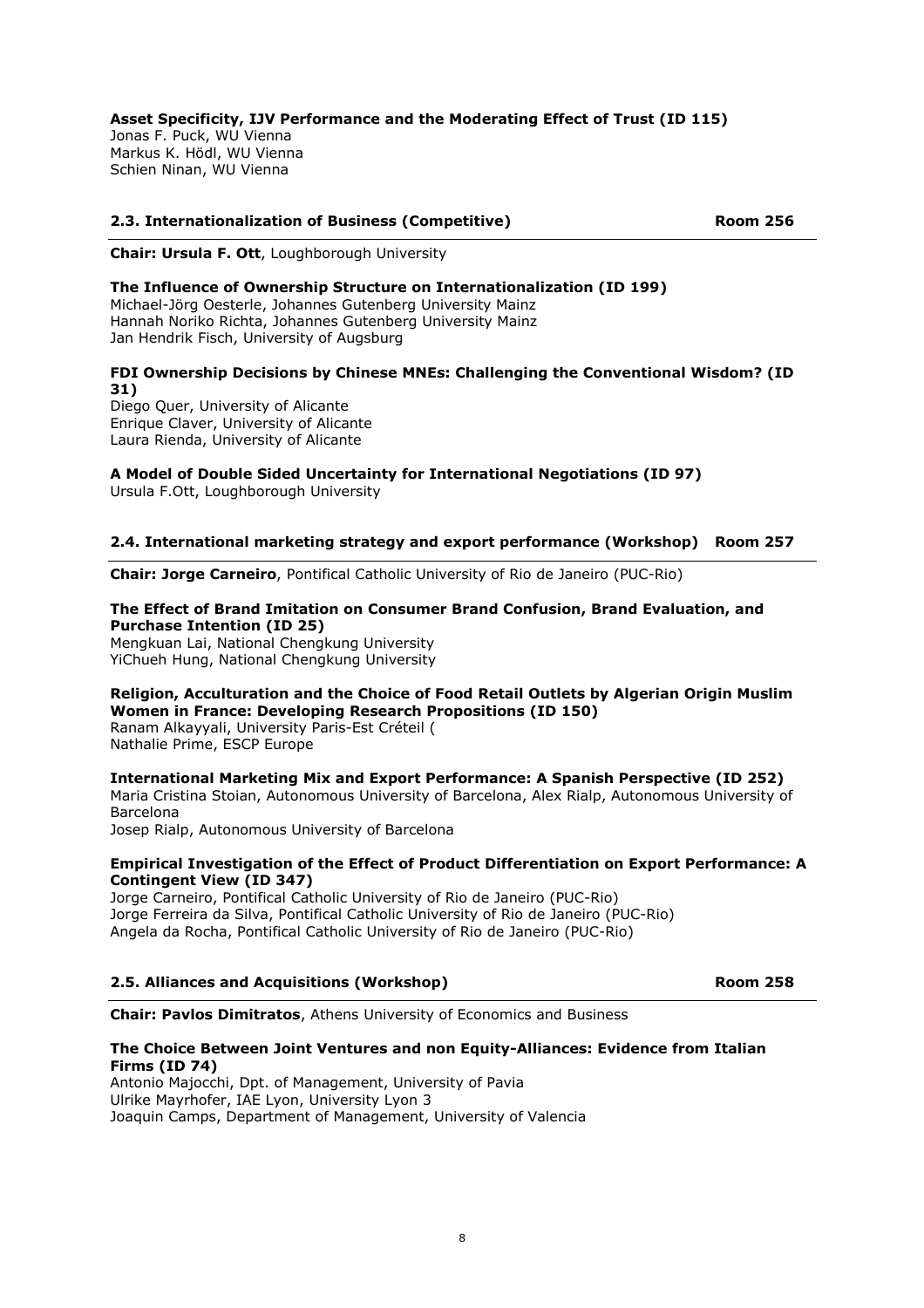### Business Processes, Technology and Organizational Agilities: A Dynamic Capability Framework (ID 107)

Denise Dunlap-Hinkler, Northeastern University Ronaldo Parente, Rutgers University

### Strategies on capturing synergies in acquisitions in the Medical Technology Industry from a resource-based view (ID 291)

Tian Wei, Institute for Manufacturing, University of Cambridge Mike Gregory, Institute for Manufacturing, University of Cambridge

## 2.6. Cross-Cultural and Management Issues (Workshop) The Room 135

Chair: Kristiina Mäkela, Hanken School of Economics

## Measuring Cultural Intelligence: A New Test of The CQ Scale (ID 92)

Joost Bücker, Radboud University Nijmegen Olivier Furrer, Radboud University Nijmegen Yanyan Lin, Radboud University Nijmegen

### Crossvergence Theory and the Evolution of Cultural Values: Introducing a Transvergent Perspective (ID 99)

Alex Mackinnon, University of Stirling Markus Kittler University of Stirling David Rygl, Friedrich-Alexander-Universitat

### Effects of Cross-Cultural Management Courses on Cultural Intelligence (ID 217)

Jacob Eisenberg, University College Dublin – UCD Hyun-Jung Lee, London School of Economics Frank Brück, Vienna U. of Economics and Business Administration (WU) Barbara Brenner, Vienna U. of Economics and Business Administration (WU) Marie-Therese Claes, IAG, Louvain School of Management

### Balancing Global Standardization and Local Adaptation? Initial Attempts to Measure Country-Specific Profiles in Global Performance Management in MNEs (ID 267)

Marion Festing, ESCP Europe Lena Knappert, ESCP Europe

| 2.7. New Research Paradigms and Approaches in IB (Workshop) | <b>Room 141</b> |
|-------------------------------------------------------------|-----------------|
|-------------------------------------------------------------|-----------------|

Chair: Martin Johanson, Uppsala University

### International Business and Organizational Restructuring in Transition Societies: the Post-Socialist Enterprise, Identity Dynamics and the Social Construction of Organizational Disintegration (ID 15)

Anna Soulsby, Nottingham University Business School, University of Nottingham Ed Clark, School of Management, Royal Holloway, University of London

## Behaviour, and How We Know What We Know (ID 272)

Malcolm Chapman, University of Leeds

### Ethnography Meets Management: Kinship and Fictive Kinship in Greek Business (ID 167)

Christos Antoniou, Centre for International Business University of Leeds Malcolm Chapman, Centre for International Business University of Leeds Hanna Gajewska-De Mattos, Centre for International Business University of Leeds

17:00-19:00: EIBA Fellows Meeting (EIBA Fellows only) Room: Sala do Conselho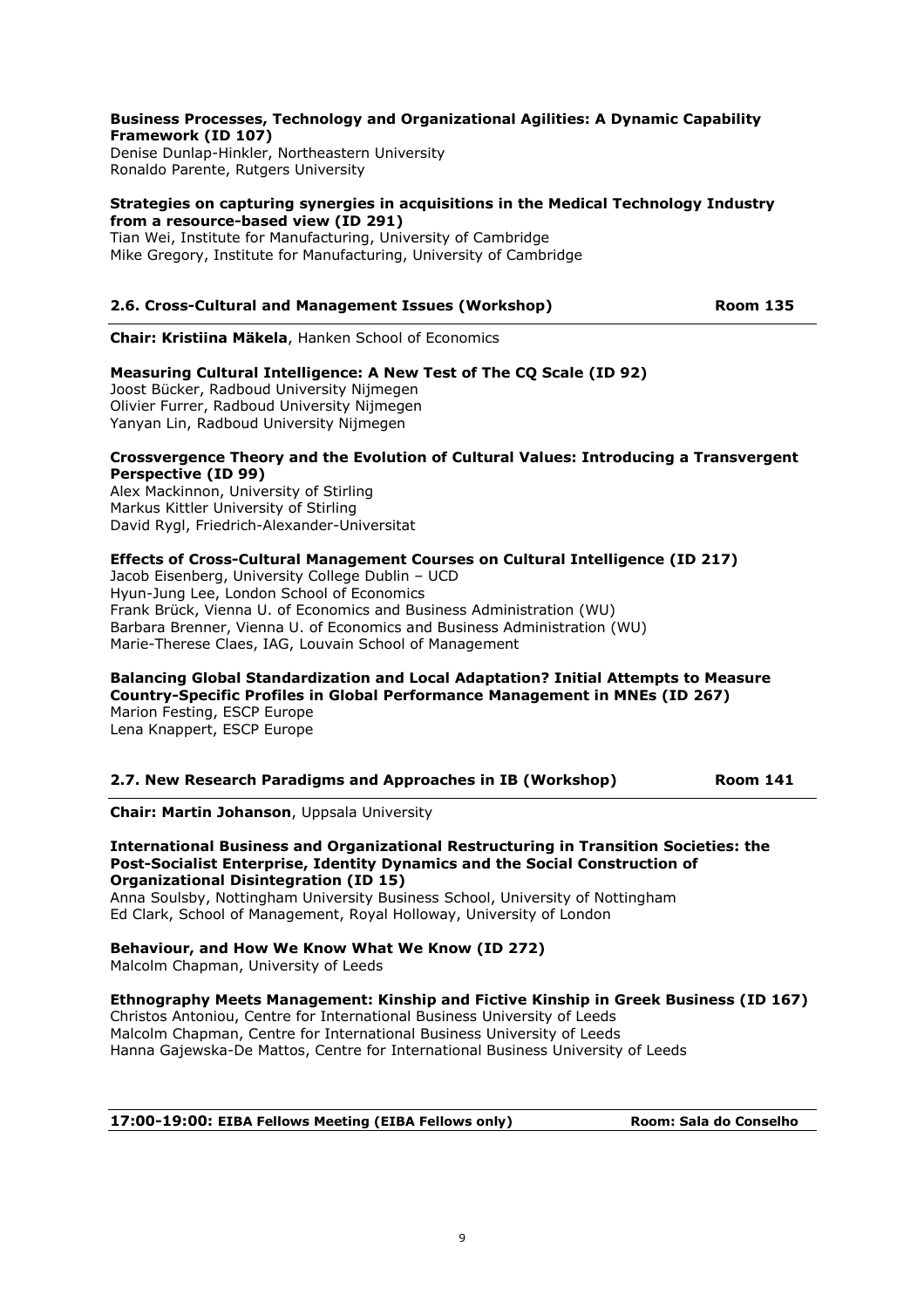10

## 17:00-18:30: Parallel Sessions III

## 3.1. Determinants of Entry Mode choice (Competitive) and the community Room 260

Chair: Jorma Larimo, University of Vaasa

### Does Confucian Dynamism Complement the OLI Framework? A Study of Chinese Private Firms (ID 196)

Junzhe Ji, University of Glasgow Pavlos Dimitratos, Athens University of Economics and Business

## Institutional Isomorphism in Retail Firms' Entry Mode Choice (ID 250)

Stefan Elsner, University of Trier Bernhard Swoboda, University of Trier

### Converting Wine into Vinegar: Acquisitions by Foreign Firms in Periods of Crisis (ID 275) Wenjie Chen, George Washington University, School of Business

Gabriela Contreras, Central Bank of Chile and University of Michigan, Department of Economics Alvaro Cuervo-Cazurra, U. of South Carolina, Moore School of Business, Sonoco International Business Department

## The Impact Of Cultural Distance on Ownership Mode in International Investments: Hofstede, Schwartz Vs. GLOBE (ID 68)

Jorma Larimo, University of Vaasa Douglas Dow, University of Melbourne

## 3.2. Environment, Strategy and Evolution in IB (Competitive) Room 156

Chair: Gabriel Benito, Norwegian School of Management

### Successful Subsidiary Strategy Patterns in Different Environments? A Configurational Perspective (ID 123)

Dirk Morschett, University of Fribourg Hanna Schramm-Klein, University of Siegen

### Firm Exit during Economic Slowdowns: Does Foreign Ownership Matter? (ID 225)

Celeste Amorim Varum, University of Aveiro, GOVCOPP Vera Catarina Rocha, University of Aveiro Helder Valente da Silva, University of Aveiro / University of Porto

### Rise and Fall of Regional Headquarters: A longitudinal Study (ID 257)

Perttu Kähäri, Aalto University School of Economics Rebecca Piekkari, Aalto University School of Economics Wilhelm Barner-Rasmussen, Hanken School of Economics Iiris Hilvo, Aalto University School of Economics

## Belgian Subsidiary Strategic Evolution in China (ID 316)

Filip De Beule, Lessius University College

### 3.3. Teaching a Cross-Cultural Class (Competitive) Room 157

Chair: David Needle, King's College London

#### Dealing with cultural issues in culturally diverse classrooms: The case of business schools at Dutch universities (ID 109)

Joost Bücker, Radboud University Nijmegen Alain De Beuckelaer, Radboud University Nijmegen Rens Bouw, Radboud University Nijmegen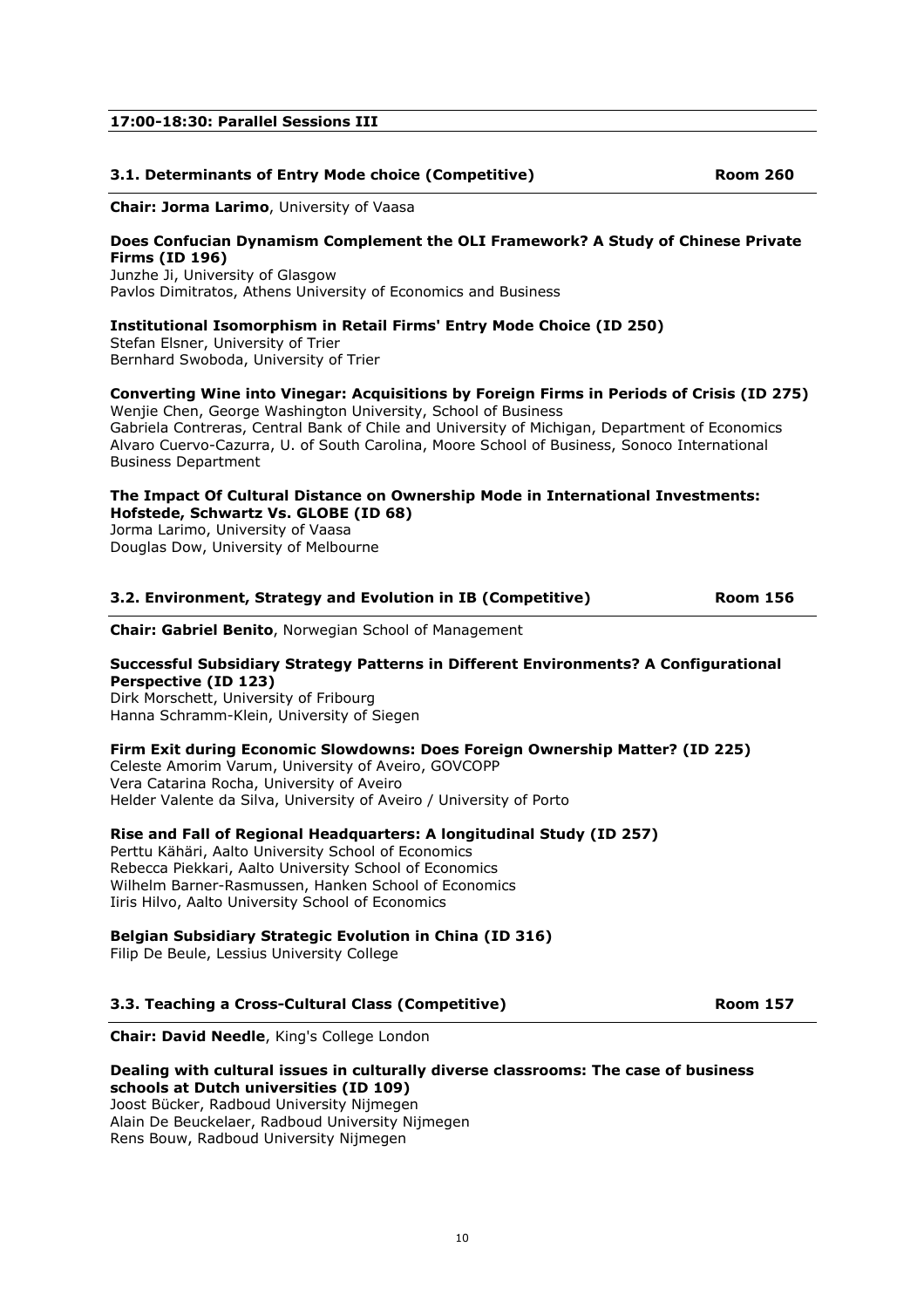### Learning to Communicate with Students From other Cultures - A Video Ethnography Pilot Study (ID 215)

Birgitta Sandberg, Turku School of Economics at Turku University Zsuzsanna Vincze Umeå, School of Business at UmeåUniversity

Teaching Cases in Global Business: Trading Off Risks and Responsibilities (ID 268) Rob van Tulder, Erasmus University Rotterdam

## 3.4. Internationalisation of Technology Based Firms (Competitive) Room 256

Chair: Matthias Baum, University of Giessen

### Longitudinal trends in accelerated internationalization among start-ups: Born Global or Born Regional? (ID 64)

Sui Sui, Global Management Studies Department, Ted Rogers School of Management, Ryerson University Zhihao Yu, Department of Economics, Carleton University

## The Link between Entry Learning, Growth Orientation, and Mode Choice in the Internationalization of Technology Firms (ID 128)

Christian Schwens, University of Giessen Franziska Deutscher, University of Giessen

## Types of International New Ventures: A Latent Class Analysis (ID 290)

Matthias Baum, University of Giessen Christian Schwens University of Giessen

### 3.5. Internationalisation of Companies to/from Emerging Markets (Workshop)-Room 257

Chair: Hafiz Mirza, UNCTAD

## The Role of the Pontonier in the Trigger Phase in the Internationalization into Emerging Markets (ID 117)

Matthias Holmstedt, Uppsala University Martin Johanson, Uppsala University Aswo Safari, Uppsala University

### Theoretical and Empirical Research on Emerging Market Multinationals: Current State and Future Directions (ID 168)

Irina Jormanainen, Aalto University School of Economics Alexei Koveshnikov, Hanken

### Business Venturing Strategy of Malaysian Multinational Enterprises (ID 261)

ChinKian Low, Universiti Tunku Abdul Rahman LeePeng Ng, Universiti Tunku Abdul Rahman YinTeng Chew, Monash University

### Internationalizing a Brazilian software development company: why, how, and room for improvements (ID 354)

Cesar Akira Yokomizo, Fundação Getulio Vargas (FGV) / Escola de Administração de Empresas de São Paulo (EAESP) Daniela Buzzulini Prioste, Universidade de São Paulo (USP) / Fundação Instituto de Administração

(FIA)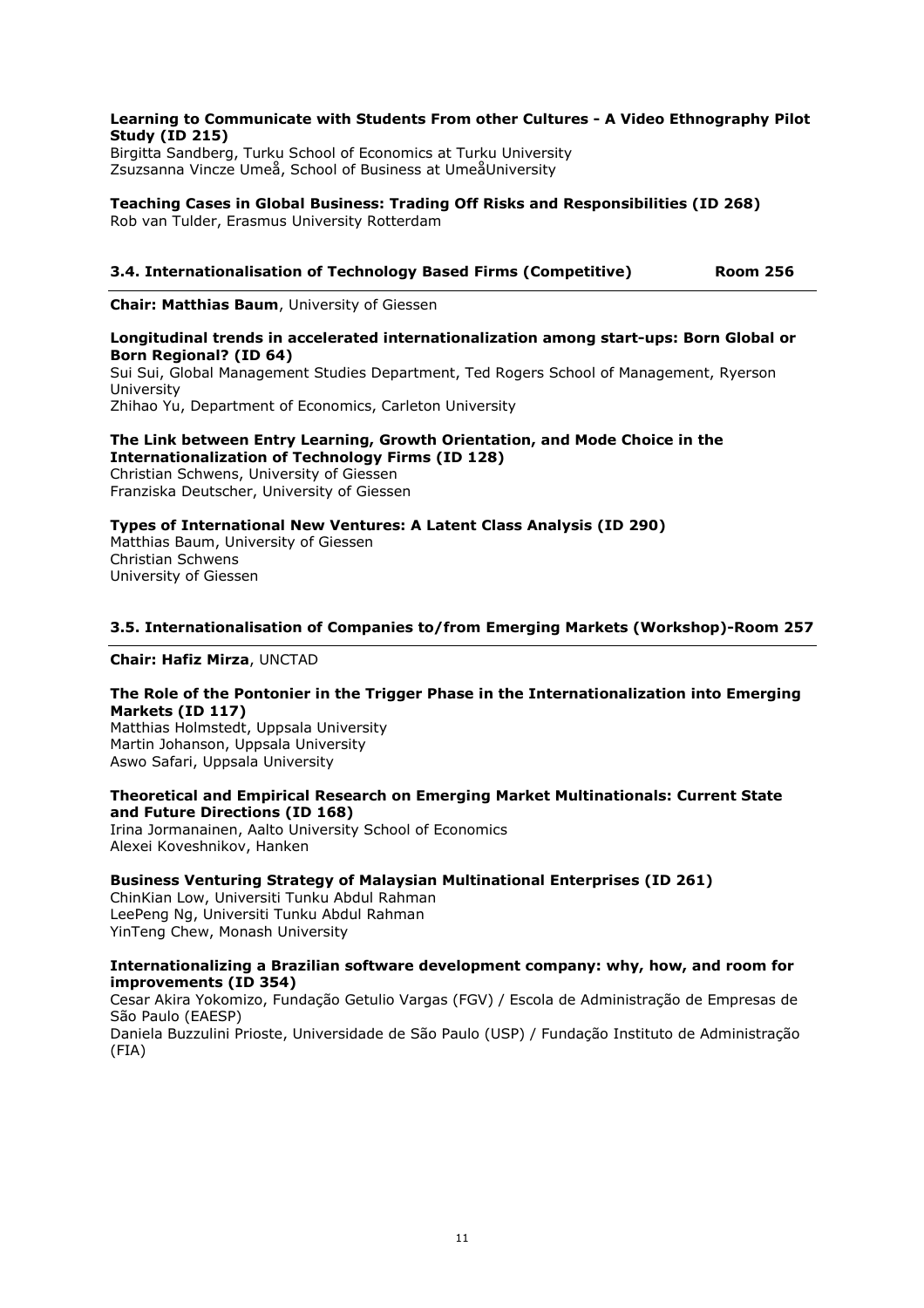## 3.6. Clusters: the Role of Public Policy and Firms' Strategies (Workshop) Room 258

Chair: Mohammad Yamin, University of Manchester

### Backward Linkages and Buyer-supplier Knowledge Transfer in the Polish Automotive Industry (ID 57)

Simona Gentile-Ludecke, Manchester Business School Axèle Giroud, Manchester Business School

### Globalization and the Dynamic Development of Clusters: a Comparative Study of Two Clusters (ID 142)

Rolv Petter Amdam, BI Norwegian School of Management Ove Bjarnar, Molde University College

### The Role of Innovation and Internationalisation Public Policies on Industrial Performance (ID 357)

Mariasole Bannò, University of Brescia Valentina Morandi, University of Brescia

### Policy-Driven Clusters and Internationalisation: the Missing Link (ID 95)

Christopher Richardson, University of Manchester Mohammad Yamin, University of Manchester

| 3.7. The Dynamics of MNE Knowledge Management (Workshop) |  | <b>Room 135</b> |
|----------------------------------------------------------|--|-----------------|
|                                                          |  |                 |

Chair: Kirsten Foss, Norwegian School of Economics and Business Administration

## Emerging Markets firms' Learning Related Acquisitions: A Conceptual Framework (ID 141)

Tamara Stucchi, Copenhagen Business School

### Global Innovation and R&D for Knowledge Creation – The Case of P&G, Unilever and Kao (ID 358)

Chie Iguchi, Rikkyo University Takabumi Hayashi, Kokushikan University

#### Knowledge Transfers in MNEs: Promoting or Preventing Strategic Renewal? (ID 11) Kirsten Foss, Norwegian School of Economics and Business Administration Waymond Rodgers, University of California, Riverside

### 3.8. CIR MNEs: Chinese, Indian & Russian MNEs (Workshop) Room 141

Chair: Manek Kirpalani, Bloomsburg University

### Emerging Market Multinational Entry Strategies: Is There Anything Special about Them? Chinese and Indian Companies in Denmark (ID 24)

Henrik Schaumburg-Müller, Centre for Business and Development Studies, Copenhagen Business **School** 

Jens Erik Torp, Centre for Business and Development Studies, Copenhagen Business School Michael Wendelboe, Hansen Centre for Business and Development Studies, Copenhagen Business **School** 

### From National Leaders to Global Players: Evidence from Russian MNEs in The High Tech Sector (ID 113)

Andrei Panibratov, Graduate School of Management, St. Petersburg State University

## Successful Born Globals without Knowledge: Case Study Evidence From China (ID 49)

Tiia Vissak, University of Tartu Xiaotian Zhang, University of Tartu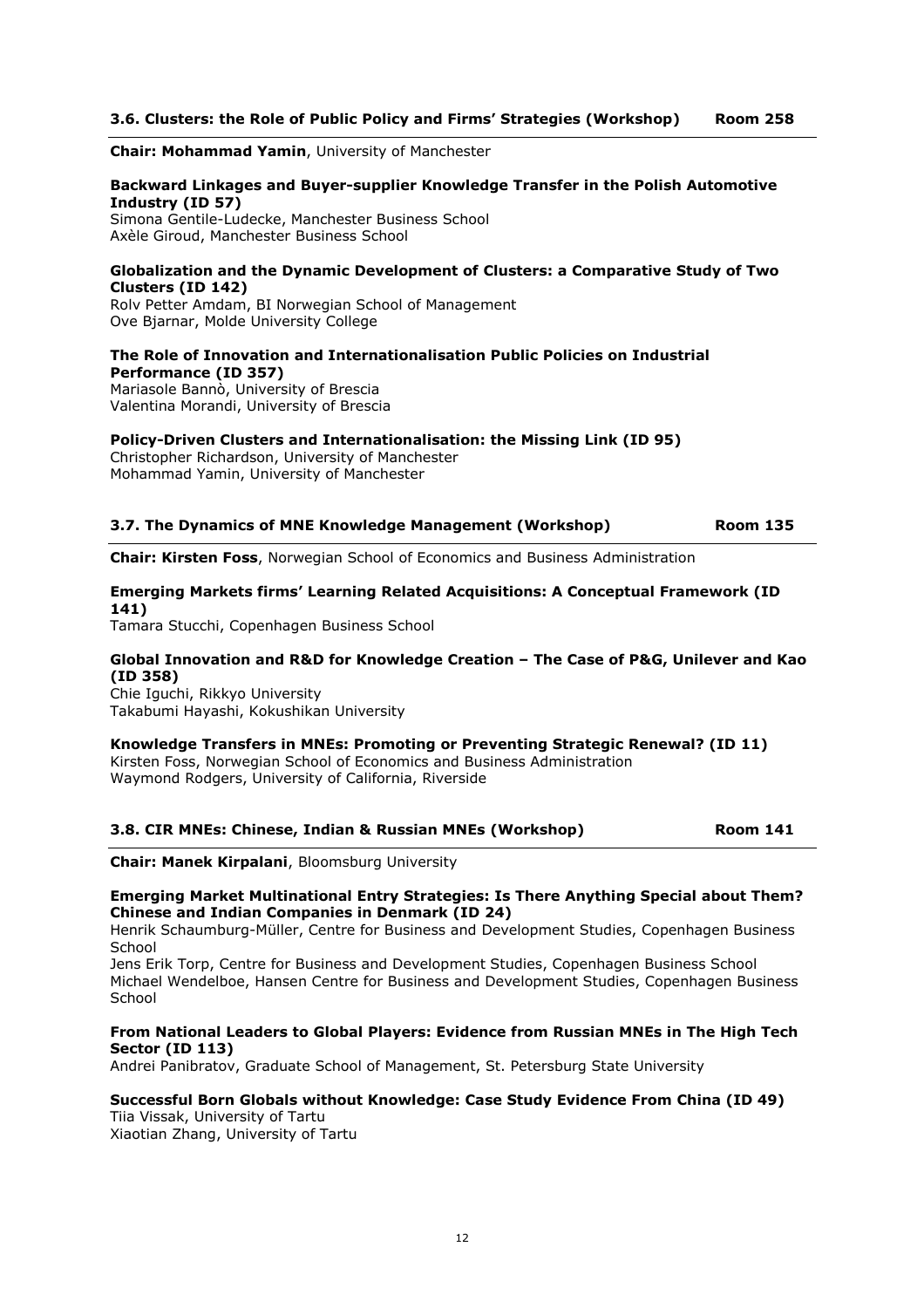### 3.9. International Governance and Accounting (Workshop) Room 241

### Chair: Stefan Schmid, ESCP Europe

Financial Analysts and Services Firms: the Case of International Hotel Groups (ID 71) Pascale Delvaille, ESCP-Europe (Paris) Frédric Demerens, Advancia-Negocia (Paris) Jean-Louis Pare, Advancia-Negocia (Paris)

### The Impacts of Financial and Economic Crisis on Czech Exporters: Bank Transmission Channel (ID 143)

Michal Nejedly, University of Economics, Prague Zdenek Pavlik, University of Economics, Prague

## Public Private Partnerships in Europe: The Accounting Treatments in Balance? (ID 229)

Lieve Leon, Ghent University Kohan Christiaens, Ghent University

20:30: Visit, Port Wine Tasting and Cocktail **Example 20:30: Visit, Port Wine Tasting and Cocktail** (Caves Ferreira)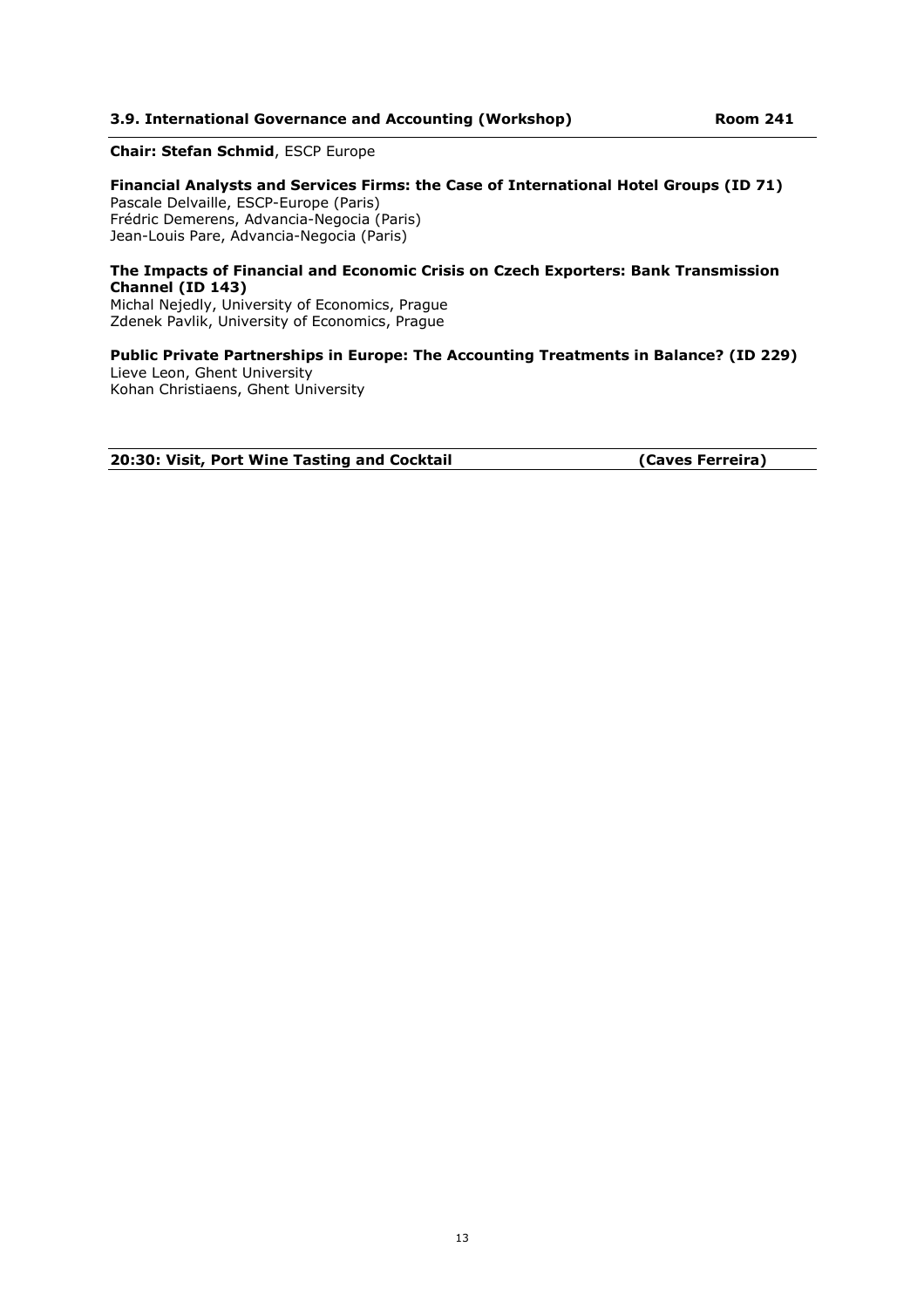Saturday, December 11<sup>th</sup>

### 08:30-09:00: Registration (FEP Lobby)

### 09:00-10:30: Parallel Sessions IV

### 4.1. New FDI Players: Trends and Challenges (Competitive) Room 260

Chair: Danny van den Bulcke, University of Antwerp

## The Influence of Host-Source Country Linkages in Explaining Foreign Acquisitions by Indian Firms (ID 14)

Peter J Buckley, University of Leeds Nicolas Forsans, University of Leeds Surender Munjal, University of Leeds

### How Emerging Multinational Companies Affect Target Firms in Advanced Countries? (ID 212)

Peter J. Buckley, University of Leeds Stefano Elia, Politecnico di Milano and Leeds University Mario Kafouros, University of Leeds

### Foreign Direct Investment in New EU Members from Central and Eastern Europe: the Investment Development Path Perspective (ID 296)

Marian Gorynia, Poznan University of Economics Jan Nowak, Central European University Piotr Tarka, Poznan University of Economics Radoslaw Wolniak, University of Warsaw

### 4.2. Theoretical and empirical contributions to knowledge, strategy and structure in

International Business (Competitive) and the component of the Room 156

Chair: Bent Petersen, CBS - Copenhagen Business School

### Valuation Biases and Dysfunctional Joint Venture Persistence: a Model and Decisionmaking Analysis (ID 249)

Andreas Klossek, Technische Universität Freiberg Klaus E Meyer, University of Bath Michael Nippa, Technische Universität Freiberg

### Nonmarket Strategies and Determinants of Foreign Owned Firms in a Small Open Economy (ID 314)

Hans Van Kranenburg Radboud University Nijmegen, Nijmegen School of Management Cosmina Lelia Voinea, Radboud University Nijmegen, Nijmegen School of Management

### The Complementarity of Knowledge Stocks and Flows within and across Value-chain Functions (ID 363)

Tina C. Ambos, Johannes Kepler Universität Linz/Department of International Management Phillip C. Nell, Copenhagen Business School / Center for Strategic Management and Globalization Torben Pedersen, Copenhagen Business School / Center for Strategic Management and Globalization

## An Empirical Evaluation of Conflict in MNC Matrix Structure Firms (ID 55)

William G. Egelhoff, Fordham University Joachim Wolf, University of Kiel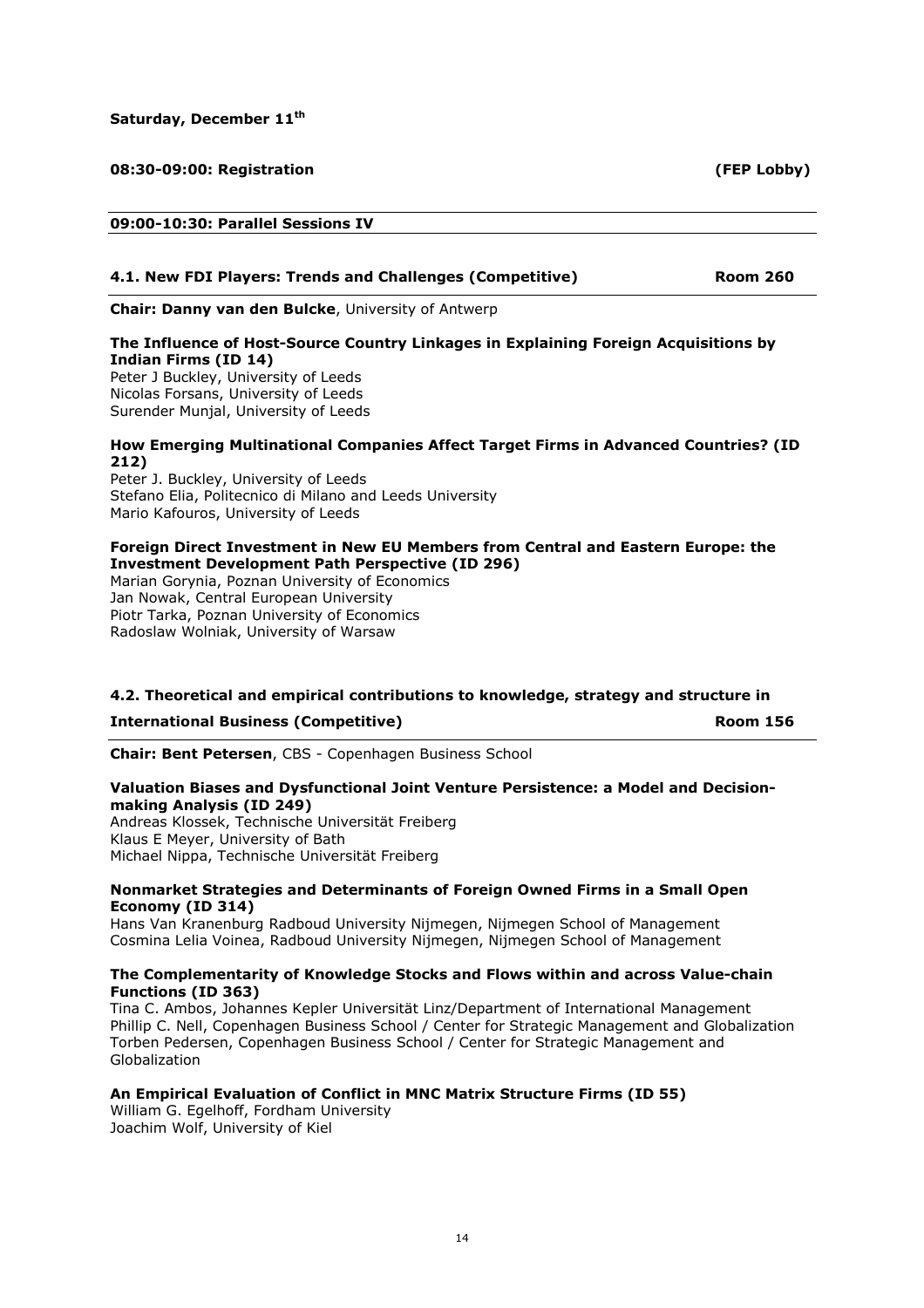Chair: Francesco Ciabuschi, Uppsala University

### The Contribution of Different R&D Activities in BRICST to the Knowledge Creation of OECD regions (ID 75)

Lorena M. D'Agostino, Facoltà di Economia "Giorgio Fuà, Università Politecnica delle Marche Grazia D. Santangelo, Facoltà di Scienze Politiche, University of Catania

### Innovation, Productivity and the Export Activity of Spanish Manufacturing Firms (ID 119)

Joaquín Monreal, Universidad de Murcia Antonio Aragón, Universidad de Murcia Gregorio Sánchez, Universidad de Murcia

### How Can Firms Extend their Limits To Processing Diversified Knowledge? The Effects of Foreign Direct Investment and R&D Cooperation (ID 281)

Jan Hendrik Fisch, University of Augsburg Katharina Kertels, University of Augsburg

### Networks and Firm Innovation in Emerging Markets: The Case of Korean Manufacturing Firms (ID 52)

Youngok Kim, Australian School of Business, University of New South Wales Steven Lui, Australian School of Business, University of New South Wales

### 4.4. Managing an International Workforce (Competitive) Room 256

Chair: Rian Drogendijk, Uppsala University

### Attitudinal Reactions to Talent Identification (ID 88)

Adam Smale, University of Vaasa Jennie Sumelius, Hanken School of Economics Kristiina Mäkelä, Hanken School of Economics Mats Ehrnrooth, Hanken School of Economics Ingmar Björkman, Hanken School of Economics

### When Organizational Culture Lead to Turnover among International Employees: The mediating role of general assignment satisfaction (ID 144)

Luisa Helena Pinto, University of Porto/Faculdade de Economia Carlos Cabral-Cardoso, University of Porto/Faculdade de Economia William B. Werther, University of Miami

Being an Expatriate: Influential Factors in MNC subsidiary (ID 242)

Panagiota Sapouna, Athens University of Economics and Business Dimitris Manolopoulos, American College of Greece, DEREE College Pavlos Dimitratos, Athens University of Economics and Business

# Expatriates' Compensation Information Processing and Affective Commitment: A

Psychological Contract and Total Reward Perspective (ID 271)

Christelle Tornikoski, University of Vaasa / EMLYON Business School

### 4.5. International Marketing Strategy (Competitive) Room 257

Chair: Carl Arthur Solberg, BI Norwegian School of Management

#### International Business Relationships Triads: Classical-Type and Relational-Type Interactions between Chinese and Western Firms (ID 163)

Michael Trimarchi, University of Saint Joseph Peter Liesch, The University of Queensland Rick Tamaschke, The University of Queensland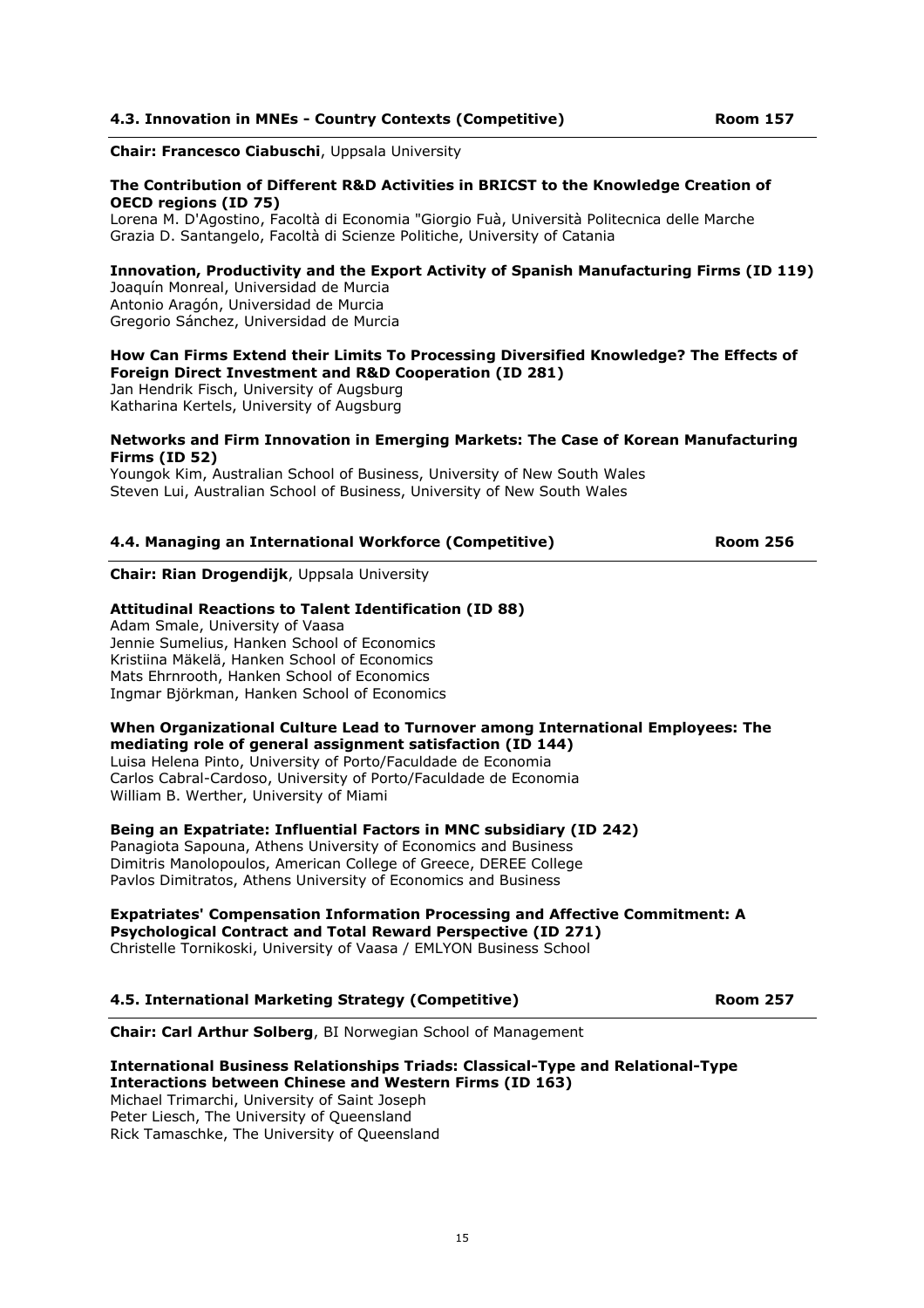### International Standardization and Adaptation of Product Strategies - A New Approach to a Controversial Debate in International Marketing and Management (ID 40)

Stefan Schmid, ESCP Europe Berlin Thomas Kotulla, ESCP Europe Berlin

### Strategy Performance Relationships and the Impact of Globalisation Drivers and Firm Preparedness in International Markets (ID 45)

Carl Arthur Solberg, BI Norwegian School of Management Francois Durrieu, Bordeaux Ecole de Management

## 4.6. MNE and Strategic Approaches (Workshop) Room 258

Chair: Cristina Villar-García, Universitat de València

## The Integration-Responsiveness Framework? Development and Empirical Analysis of a Three-Level Perspective (ID 121)

Dirk Morschett, University of Fribourg Bernhard Swoboda, University of Trier Hanna Schramm-Klein, University of Siegen

### The Influence of Top Management Team Characteristics on The Home-Region Orientation of Multinational Companies (ID 197)

Tobias C. Hoffmeister, University of Kiel Till Dunemann, University of Kiel

## The Advantage and Disadvantage of Foreignness (ID 233)

Alvaro Cuervo-Cazurra, Moore School of Business, University of South Carolina

## 4.7. Internationalisation of New Ventures (Workshop) The Room 135

Chair: Peter Gabrielsson, University of Vaasa

### Determinants of Export Success in International New Ventures (ID 83)

Gerhard Apfelthaler, California Lutheran University Joerg Hruby, FH Joanneum University of Applied Sciences Ana Azevedo, FH Joanneum University of Applied Science Margot Urlep, FH Joanneum University of Applied Science

### International New Ventures in 'Low Tech' Sectors: A Dynamic Capabilities Perspective (ID 104)

Natasha Evers, National University of Ireland Galway

The Emergence of an Internet Era for International New Ventures (ID 176) Thor Sigfusson, University of Iceland

### Global Growth and Performance of International New Ventures: Global Environment, Resources, Capabilities, and Entrepereneurial Orientation (ID 154)

Peter Gabrielsson, University of Vaasa Mika Gabrielsson, Aalto University School of Economics

## 4.8. Corporate Governance Issues (Workshop) The Common Show Room 141

Chair: Trond Randöy, University of Agder

## Corporate Governance and Performance in Public Listed, Family-Controlled Firms: An Empirical Evidence from Italian Corporate Sector (ID 12)

Ana Paula Matias Gama, University of Beira Interior Cecilia Rodrigues, University of Beira Interior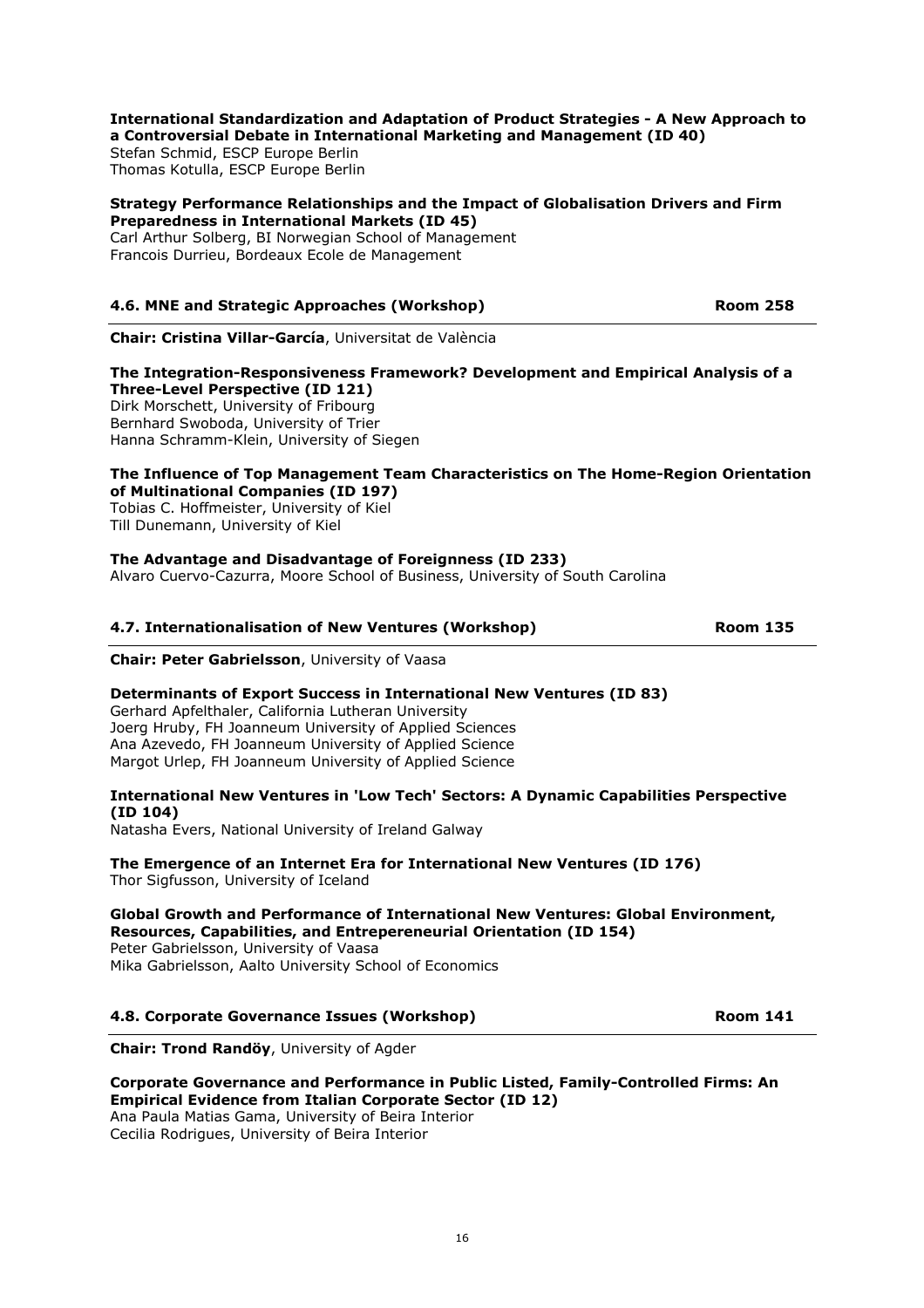Can Family-Owned Groups Attract a Loyal Shareholder Base? Evidence from India (ID 46) Alain Chevalier, ESCP Europe Nikhil Arora, ESCP Europe Jyoti Gupta, ESCP Europe

### Corporate Governance in German Firms? Are Supervisory Boards Becoming More International? (ID 138)

Stefan Schmid, ESCP Europe Andrea Daniel, ESCP Europe Tobias Dauth, ESCP Europe Katharina Hefter, ESCP Europe

### Vicarious Agency: Dynamics of Excessive CEO Compensation (ID 335) Cynthia J. Campbell, Iowa State University Rosita Chang, University of Hawaii Robert Doktor, University of Hawaii Lars Oxelheim, Lund University Trond Randöy, University of Agder

## 4.9. Empirical and Theoretical Perspectives on Responsible Governance (Workshop)

Room 241

Chairs: Francesca Sanna-Randaccio, Sapienza University of Rome

### Climate Strategies of Firms in the Automotive and Pulp & Paper Industries in Brazil: some Insights from an International Perspective (ID 17)

Diana Macedo-Soares, Pontifical Catholic University of Rio de Janeiro Giuseppe Maria Russo, Pontifical Catholic University of Rio de Janeiro Paulo Gustavo Fuchs, BNDES

### International Business, Social Responsibility and Corruption (ID 146) Manuel Castelo Branco, University of Porto, Faculty of Economics

Catarina Delgado, University of Porto, Faculty of Economics

### Foreign Investment and Ethics: How to Contribute to Social Responsibility by Doing Business in Less Developed Countries (ID 47) Roland Bardy, Florida Gulf Coast University Tumenta F. Kennedy, Wittenberg Center for Global Ethics

Stephen Drew, Florida Gulf Coast University

## 10:30-11:00: Coffee Break (Upper Floor Lobby)

11:00-12:30: Plenary Session III: 8th Special Commemorative Panel Session about Influential International Business Contributions (Room: Salão Nobre) Network Organization and Subsidiary Entrepreneurship in Multinational Enterprises: Julian Birkinshaw's Contributions 10 and 15 Years Later Panelists Daniel Van Den Bulcke (chair), University of Antwerp Björn Ambos, Vienna University of Economics and Business Julian Birkinshaw, London Business School

William Egelhoff, Fordham University Alain Verbeke, University of Calgary

## 12:30-14:00: AIB's Western Europe Region General Business Meeting Room 260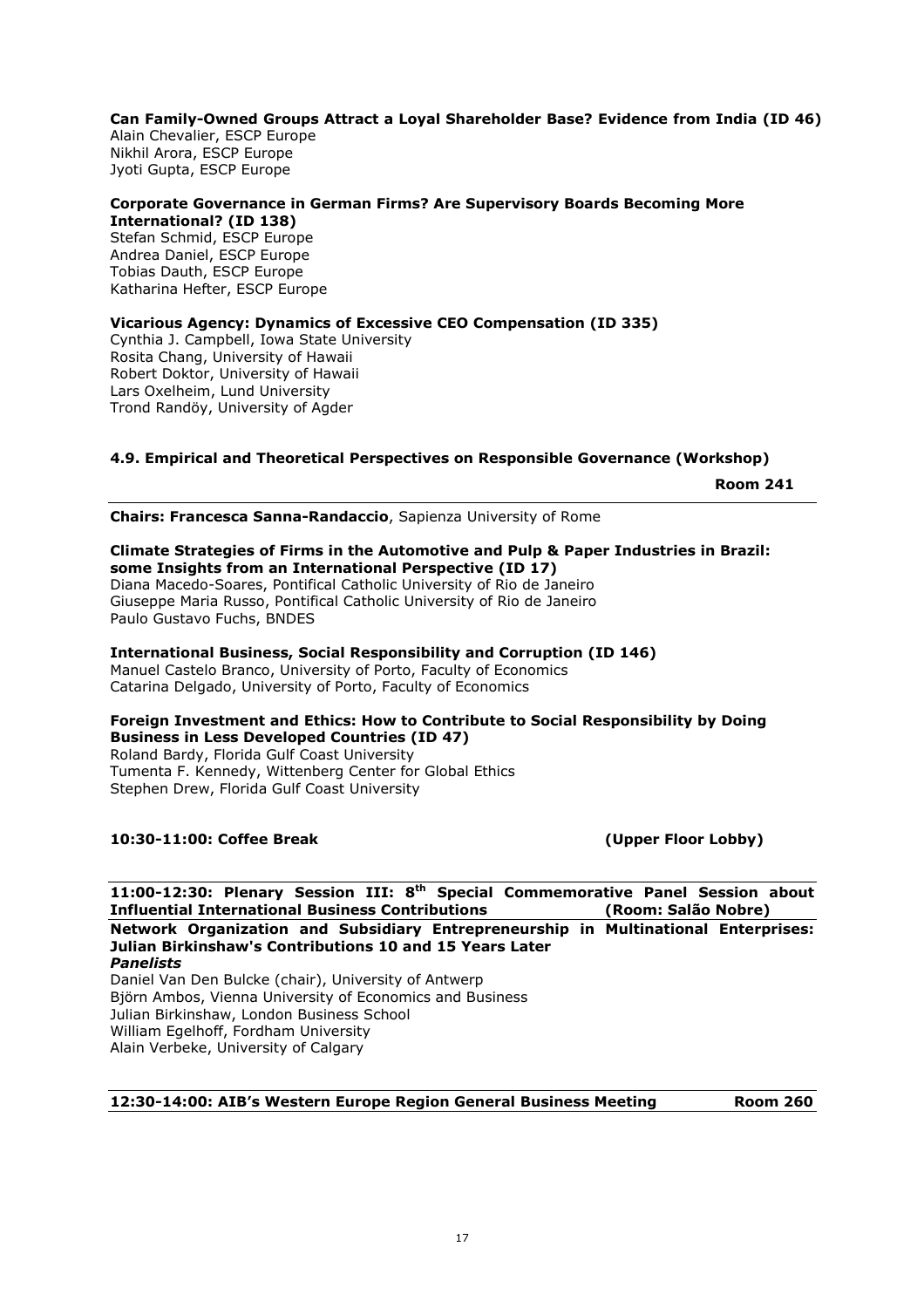### 12:30-14:00: Poster Session II & Conference Lunch (Upper Floor Lobby)

### Poster Session by Track

### V. Managing Knowledge and Innovation in International Business

#### Linking Beyond Lean: International New Product Development at Toyota Motor Europe (ID 110)

Shinichi Ishii, Osaka City University

#### Innovations and Internationalization under Economic Crisis (ID 118) Lauri Haapanen, University of Oulu

### Effective Knowledge Transfer in International Joint Ventures (ID 133)

Yannis A. Hajidimitriou, University of Macedonia Konstantinos P. Rotsios, University of Macedonia

### Knowledge Integration within Corporate Life Cycle (ID 198)

Yu-Wen Chiu, National Cheng Kung University Victor Kreng, National Cheng Kung University

### The Entry of Technological Standard Development Activities into Foreign Countries (ID 238)

Anke Piepenbrink, Rutgers Business School

### National Innovation Systems of Biotechnology in Japan and Korea (ID 332)

Soo Hee Lee, Birkbeck College, University of London Hee Sun Kim, Birkbeck College, University of London Jin-Sup Jung, Chungbuk National University

### Technological Innovation and Economic Growth in Korea and Japan: A Causality Test (ID 342)

Soo Hee Lee, Birkbeck College, University of London Hee Sun Kim, Birkbeck College, University of London

### VI. IB Theory, International Economics and Trade

Spillover Effects Mechanism: An Exploratory Study in the Hotel Industry (ID 155) Weng Si (Clara) Lei, Institute for Tourism Studies, Macau Peter J. Buckley, Centre for International Business, University of Leeds (CIBUL)

Jeremy Clegg, Centre for International Business, University of Leeds (CIBUL)

### Divergence in Host Economy and FDI: Job allocation by Japanese MNEs in France and the UK (ID 185)

Ken-ichi Ando, Shizuoka University

### Measurement and Validation of Hall's Construct of Context: Extending the Cross-Cultural Measurement Paradigm (ID 220)

James Reardon, University of Northern Colorado Chip Eugene Miller, Drake University Vilte Auruskeviciene, ISM University of Management and Economics

### Strategic Motivation of Foreign Direct Investment: the Case of Malaysia (ID 244)

YinTeng Chew, Monash University Lee Peng Ng, Universiti Tunku Abdul Rahman Chin Kian Low, Universiti Tunku Abdul Rahman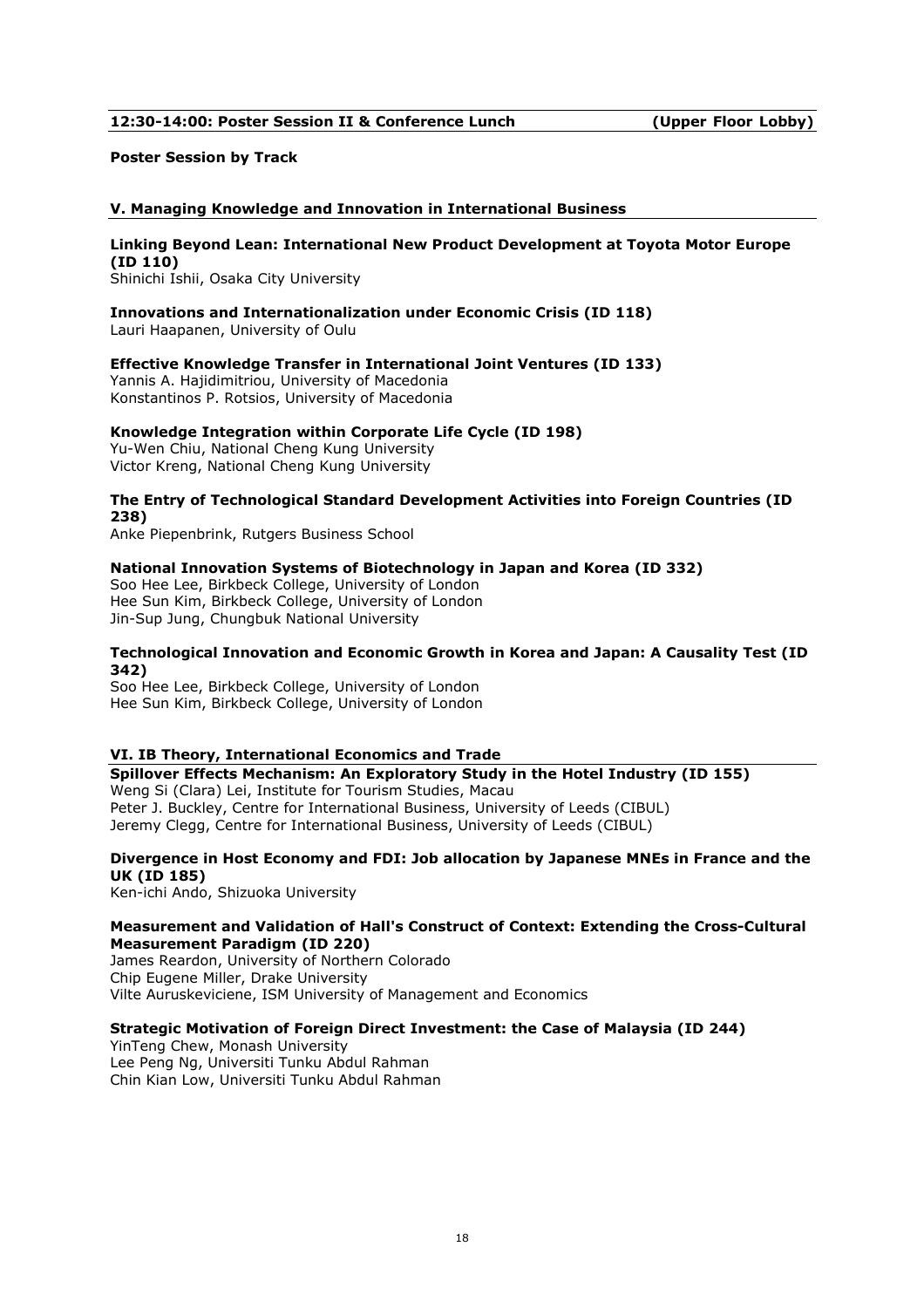### Reconstructing Investors' Opinions about the Valuation Impact of Corporate Multinationality: a Grounded Theory Approach on the Merger Between Daimler-Benz AG And Chrysler Corporation (ID 273) Stefan Eckert, International Graduate School Zittau (IHI) Yvonne Sefrin, International Graduate School Zittau (IHI)

### VIII. Corporate Social Responsibility, Governance and Ethical Issues Related to International Business

## Sustainable Development Communication: a Far Cry from Discourse to Reality? (ID 20)

Jocelyn Husser, University Bordeaux IV Jean-Marc Andre, CIH-ENSC, IPB/BEM Guillaume Barbat, Bordeaux Ecole De Management Veroniquelespinet-Najib, Université Bordeaux 2, CIH-ENSC, IPB/BEM

### IX. International Marketing

## The Effect of Culture, Product Self-Image Congruence, and Brand Attitudes on the Propensity to be Brand Loyal (ID 39)

James Reardon, Monfort College of Business Janice Payan, Monfort College of Business Vilte Auruskeviciene, ISM, University of Management and Economics

### X. International Human Resource Management and Cross-Cultural Issues

### Talent Management Practices in Russian and Foreign Companies: Comparative Analysis (ID 38)

Marina Latuha, Graduate School of Management Tsukanova Tatiana, Graduate School of Management

### Human Resource Competencies and Performance: A Review and Research Agenda (ID 103)

Sofia John, Hanken School of Economics

### Career Choices of MNC Knowledge Professionals: Single or Hybrid Path? (ID 173)

Emmanouil Sofikitis, Athens University of Business and Economics Dimitris Manolopoulos, American College of Greece, Deree College Pavlos Dimitratos, Athens University of Business and Economics

### Expatriates in The Offshoring of Services - Framework and Research Propositions (ID 180)

Florence Duvivier, Solvay Brussels School of Economics and Management Carine Peeters, Solvay Brussels School of Economics and Management

### Language Strategies by MNCs: An Empirical Assessment (ID 195)

Teresa Proença, University of Porto, Faculty of Economics Madalena Domingues, University of Porto, Faculty of Economics Aurora Teixeira , CEF.UP, Faculdade de Economia, Universidade do Porto; INESC Porto; OBEGEF

### Managerial Attitudes and Managerial Style Crossvergence in Russian Organizations: A Study of 8 Geographic Regions and 14 Industries in Russia (ID 264)

Evgeniya Balabanova, State University - Higher School of Economics Azer Efendiev, State University - Higher School of Economics Mats Ehrnrooth, Hanken School of Economics Alexei Koveshnikov, Hanken School of Economics

### The Role of Subsidiaries in Developing the Multinational Corporation's Global HRM (ID 289)

Catarina Anita Ahlvik, Hanken School of Economics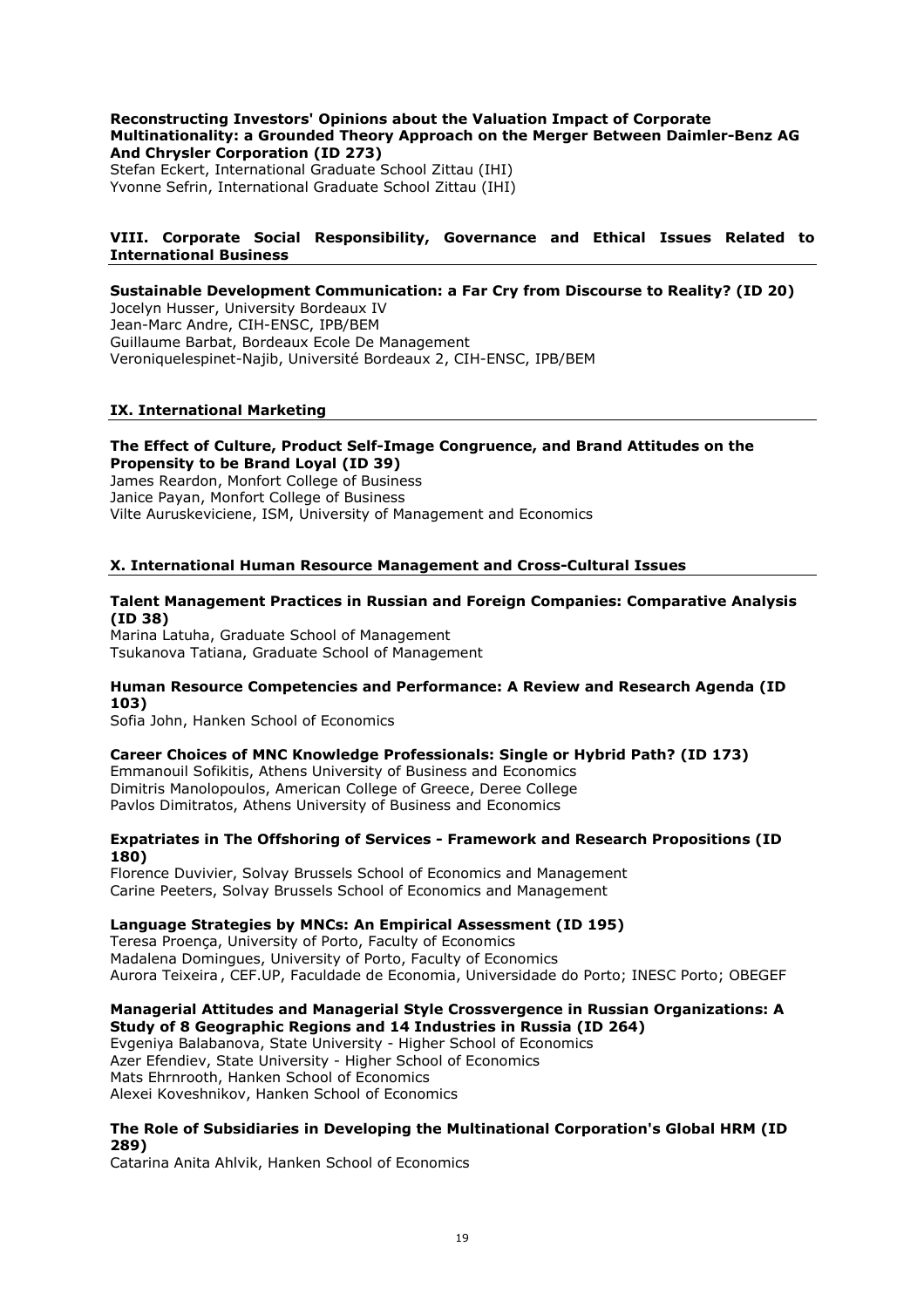### XI. Contemporary Issues on IB Methodology

### Facilitation of Theory and Data Interaction in Qualitative Research Using CAQDAS (ID 208)

Rudolf R. Sinkovics, Manchester Business School Eva Alfoldi, Manchester Business School

### In the Field: Cases of Bringing 'Access' to the Forefront on the International Business and Management Research Agenda (ID 283)

Daniella Fjellstrom, University of Leeds David Sapto Adi Guttormsen, University of Warwick

### The Globalisation of Firms as Social Systems (ID 326)

Thomas Borghoff, Victoria University of Wellington

### XII. Clusters, linkages and policy issues related to International Business

### Revisiting the Foreign Direct Investment/Economic Growth Nexus: Thresholds of Absorptive Capacity (ID 209)

Celeste Amorim Varum, University of Averiro, GOVCOPP Vera Catarina Rocha, University of Aveiro Gonçalo Alves, University of Aveiro, GOCVOPP Lucia Piscitello, Politecnico di Milano

### Start-up Facilitators, Clustering Effects, and the Internationalization of High-Tech New Ventures (ID 248)

Alvaro Cesario Alvim Berbe, BNDES Angela Da Rocha, Pontifical Catholic University of Rio de Janeiro Lavilia Sa, Pontifical Catholic University of Rio de Janeiro Jorge Carneiro, Pontifical Catholic University of Rio de Janeiro Jorge Ferreira da Silva, Pontifical Catholic University of Rio de Janeiro

## Cluster Performance in the Aragon Region (ID 294)

Nieves García-Casarejos, Universidad de Zaragoza Pedro Mata-García, Universidad de Zaragoza

### Consequences of Political Impact on SME's Internal Activities, Competitiveness and Business Development (ID 317)

Firouze Pourmand, Department of Business Studies, Uppsala University

### XIII. Teaching International Business

# Promoting Intercultural Communication in the International Classroom (ID 127)

Joan Marie Lofgren, Aalto University School of Economics, BScBA Degree Program, Mikkeli Campus

## The Internationalization of Business Studies in Europe and China: Towards a Unique Perspective Without Conflict? (ID 301)

Jorge Fleta, Zaragoza University Bin Pan, Inner Mongolia Finance and Economics College Fang Pan, Zaragoza University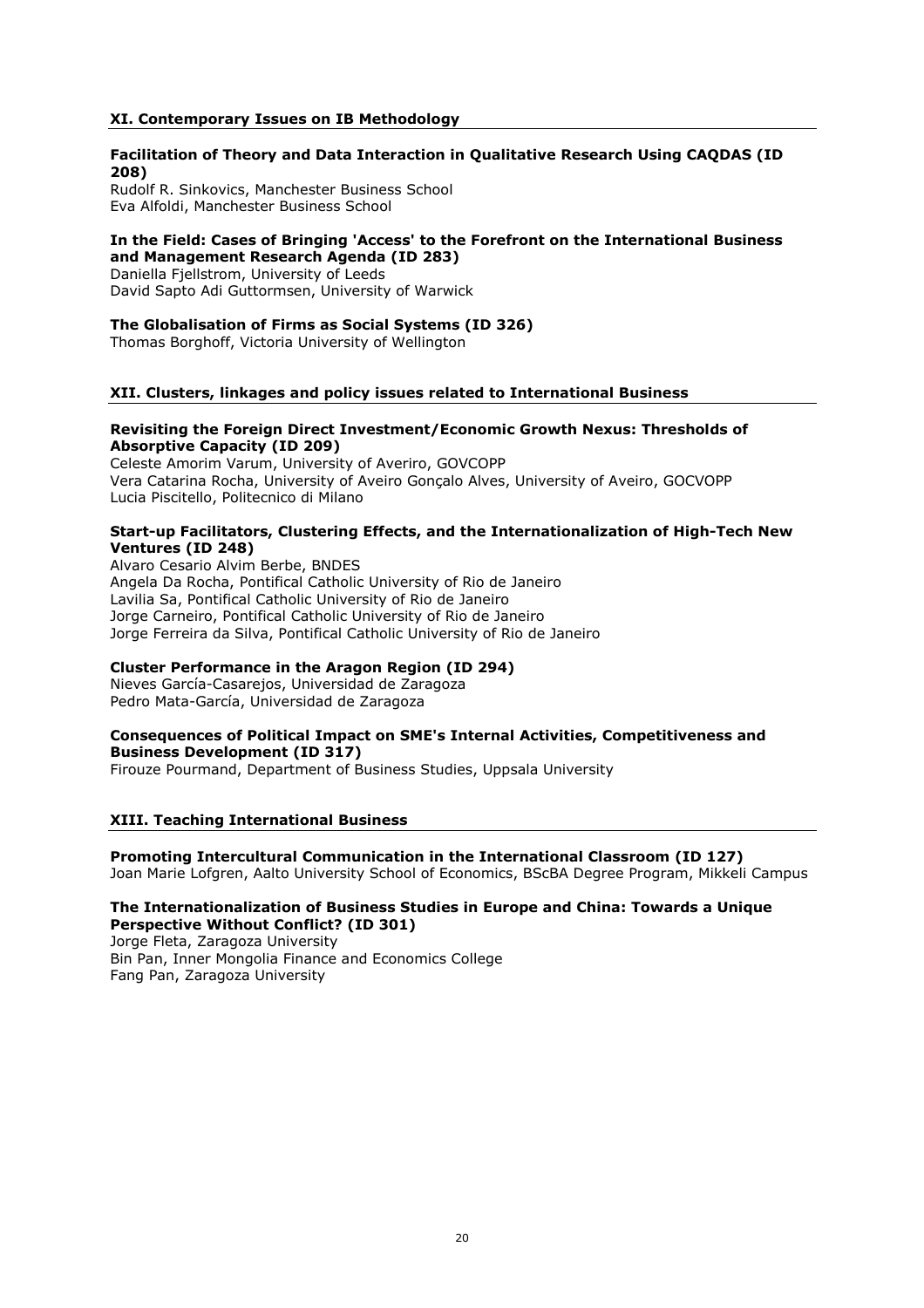## 14:00-15:30: Parallel Sessions V

## Panel III: Towards greater pluralism in IB case research Texas Room 260

### Panelists

Rebecca Piekkari, Aalto University (Chair) Catherine Welch, University of Sydney Susanne Blazejewski, University of London Margaret Fletcher, University of Glasgow Martin Johanson, Uppsala University Jon Erland B. Lervik, Norwegian School of Management BI Emmanuella Plakoyiannaki, Aristotle's University of Thessaloniki Anna Soulsby, Nottingham University Business School Ed Clark, School of Management, Royal Holloway, University of London.

### 5.1. FDI Spillovers (Competitive) **Room 156** and the set of the set of the set of the set of the set of the set o

Chair: Bernard Wolf, Schulich School of Business, York University

### R&D Spillovers from Foreign Direct Investment (FDI): the Role of Firm-Level Heterogeneity (ID 190) Yoo Jung Ha, Manchester Business School

Axèle Giroud, Manchester Business School

### Foreign Direct Investment Spillover for "Late Investor" Economies. A Threshold Regression Analysis For Spanish Case" (ID 200)

Fernando Ubeda, Centro Internacional Carlos V Universidad Autónoma de Madrid Francisco Perez, Universidad Autónoma de Madrid

#### Productivity Spillovers from Foreign Affiliates and Domestic Firm Internationalization: Firm-Level Evidence for Belgium (ID 206)

René Belderbos, Katholieke Universiteit Leuven Vincent Van Roy, Katholieke Universiteit Leuven

### Effects of Banking FDI In Mexico on Productivy (1985-2006) (ID 361)

Juan José Durán, Centro Internacional Carlos V Universidad Autónoma de Madrid Fernando Ubeda, Centro Internacional Carlos V Universidad Autónoma de Madrid

### 5.2. International Entrepreneurship (Competitive) Room 157

Chair: Simon Harris, University of Edinburgh

### International Entrepreneurship: a Meta-analysis on Determinants of Internationalization and Performance Implications (ID 129)

Christian Schwens, University of Giessen Michael Bierwerth, University of Giessen Rodrigo Isidor, University of Giessen

### International Entrepreneurial Orientation and Performance: The Moderating role of Inter-firm Alliances (ID 149)

George Nakos, Clayton State University Pavlos Dimitratos, Athens University of Business and Economics Keith Brouthers, North Carolina State University

### Managing Business Processes Successfully - The Mediating Role of the Entrepreneur in Different Operation Modes (ID 325)

Edith Olejnik, Trier University Bernhard Swoboda, Trier University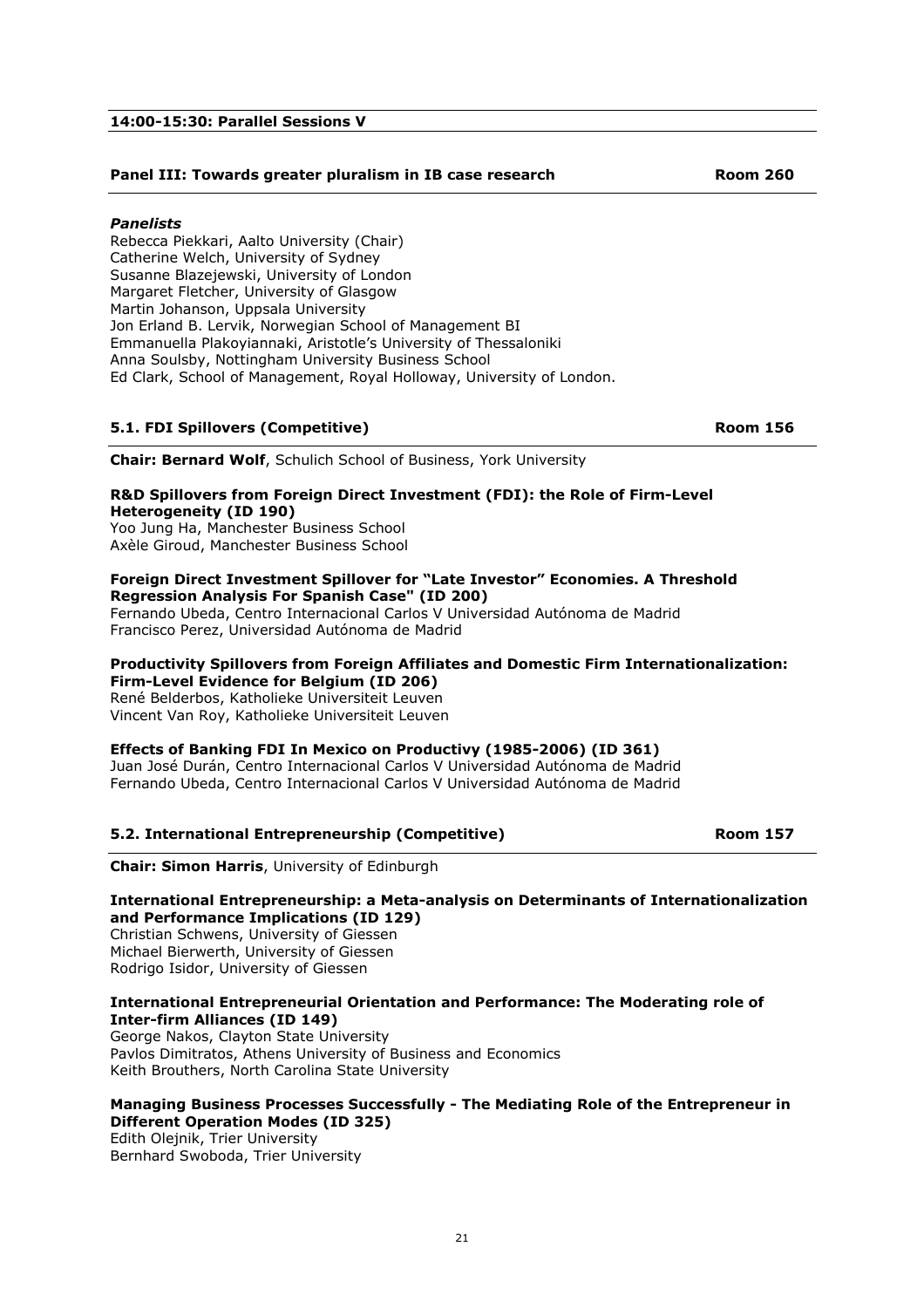## Evaluating Relationship Portfolios for Internationalizing Entrepreneurs: a Resource Based Approach (ID 343)

Simon Harris, University of Edinburgh Thor Sigfusson, University of Iceland

## 5.3. Micro-Foundations of M&As (Competitive) Room 256

Chair: Ingmar Björkman, Hanken School of Economics

## Foreign Direct Investment and Diversification Mode Decision: The Role of Language Diversity (ID 36)

Marta Vidal-Suárez, University of Oviedo Cristina López-Duarte, University Of Oviedo

## Not All Differences are the same: The Role of Status and Similarity in Sociocultural Integration in Cross-Border M&As (ID 331)

Harun Emre Yildiz, Stockholm School of Economics

## Culture and the Balance of Power: Longitudinal Analysis of the Eads Group (ID 125)

Christoph Barmeyer, University of Passau Ulrike Mayrhofer, IAE Lyon, University Lyon 3

## Dynamics of Culture in a Cross-Border Acquisition. A closer look at an Indian-European deal (ID 192)

Niina Nummela, Turku School of Economics Mélanie Raukko, Turku School of Economics

## 5.4. Institutional Environments and Corporate Strategies (Competitive) Room 257

Chair: Roger Strange, King's College London

## Political Risk and Profitability: the Case of Spanish Multinational Enterprises (ID 126) Alfredo Jimenez, University of Burgos

Juan Bautista Delgado, University of Burgos

## Contingency of the Multinationality-Performance-Relationship? A Comparison of Different Firm-Specific Endowments Concerning Intangible Assets and Capital-Intensity (ID 253)

Stefan Eckert, IHI Zittau Marcus Dittfeld, IHI Zittau Marcus Neureiter, University of Bamberg Susanne Rässler, University of Bamberg

## Towards the Standardization of External Retail Marketing Instruments and Internal Processes (ID 321)

Stefan Elsner, University of Trier Bernhard Swoboda, University of Trier

## Corporate Control, Board Independence and International Diversification: Evidence from Italian Firms (ID 77)

Antonio Majocchi, Dpt. of Management, University of Pavia Roger N. Strange, University of Sussex

### 5.5. A critique of Scales and Measurements in IB Research (Workshop) Room 258

Chair: Markus Kittler, University of Stirling

### Development of a Measure of Expatriate Job Performance (ID 260) Leanda Lee, University of Saint Joseph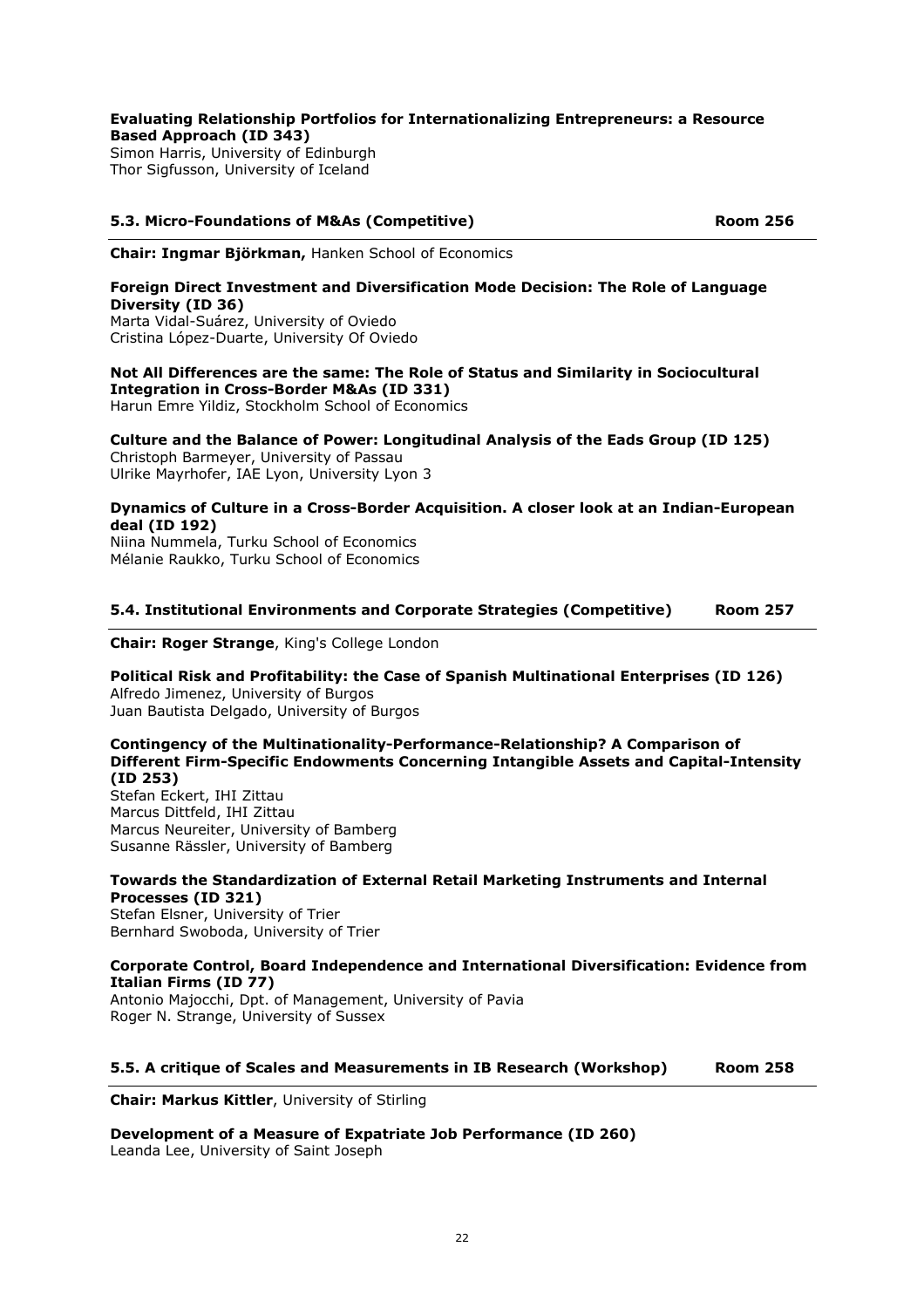## Identifying Firms' International Strategies Through Content Analysis (ID 164)

Birgitte Grogaard, University of Calgary Helene Loe, Colman, FAFO Inger G. Stensaker, Norwegian School of Economics and Business Administration NHH

Culture's Consequences for Communication: A Cross-Cultural Examination (ID 306) Markus G Kittler, University of Stirling

## 5.6. MNE knowledge networks (Workshop) and the common results of the Room 135

Chair: Philip Kappen, Uppsala University

### Network Embeddedness, Geographical Co-Location or Both? The Impact of Distinct and Combined Proximity Effects on Firm-Level Innovation Output in the German Laser Industry (ID 28)

Muhamed Kudic, Halle Institute for Economic Research Peter Boenisch, Martin Luther University Halle Iciar Dominguez-Lacasa, Halle Institute for Economic Research

### Are Networks always Beneficial? An Empirical Analysis on the Relationship between Knowledge Intensity and International New Venturing (ID 293)

Matthias Baum, University of Giessen Christian Schwens, University of Giessen

### Does a Foreign Subsidiary's Network Status Affect its Innovation Activity? Evidence from Post-Socialist Economies (ID 26)

Jože Damijan, University of Ljubljana, Faculty of Economics Črt Kostevc, University of Ljubljana, Faculty of Economics Matija Rojec, University of Liubliana, Faculty of Social Sciences

### The Effects of Spatial and Contextual Factors on Headquarters Resource Allocation to MNE Subsidiaries (ID 19)

Henrik Dellestrand, Uppsala University Philip Kappen, Uppsala University

## 5.7. Making globalization Good – Policies, Players & Impacts (Workshop) Room 141

Chair: Ravi Sarathy, Northeastern University

The European Union's New Powers on Foreign Direct Investment: Implications for International Business and Global Economic Stability (ID 42) Bernard G Bishop, Griffith University

### The Role of Small and Medium Enterprises in the Inclusive Business Strategies of Multinationals (ID 262)

Rob van Tulder, RSM Erasmus University Rotterdam Andrea da Rosa, Rotterdam School of Management

### Making Globalization Good by Reducing the Chance of Normal Accidents (ID 312) William G. Egelhoff, Fordham University

15:30-16:00: Coffee Break (Upper Floor Lobby)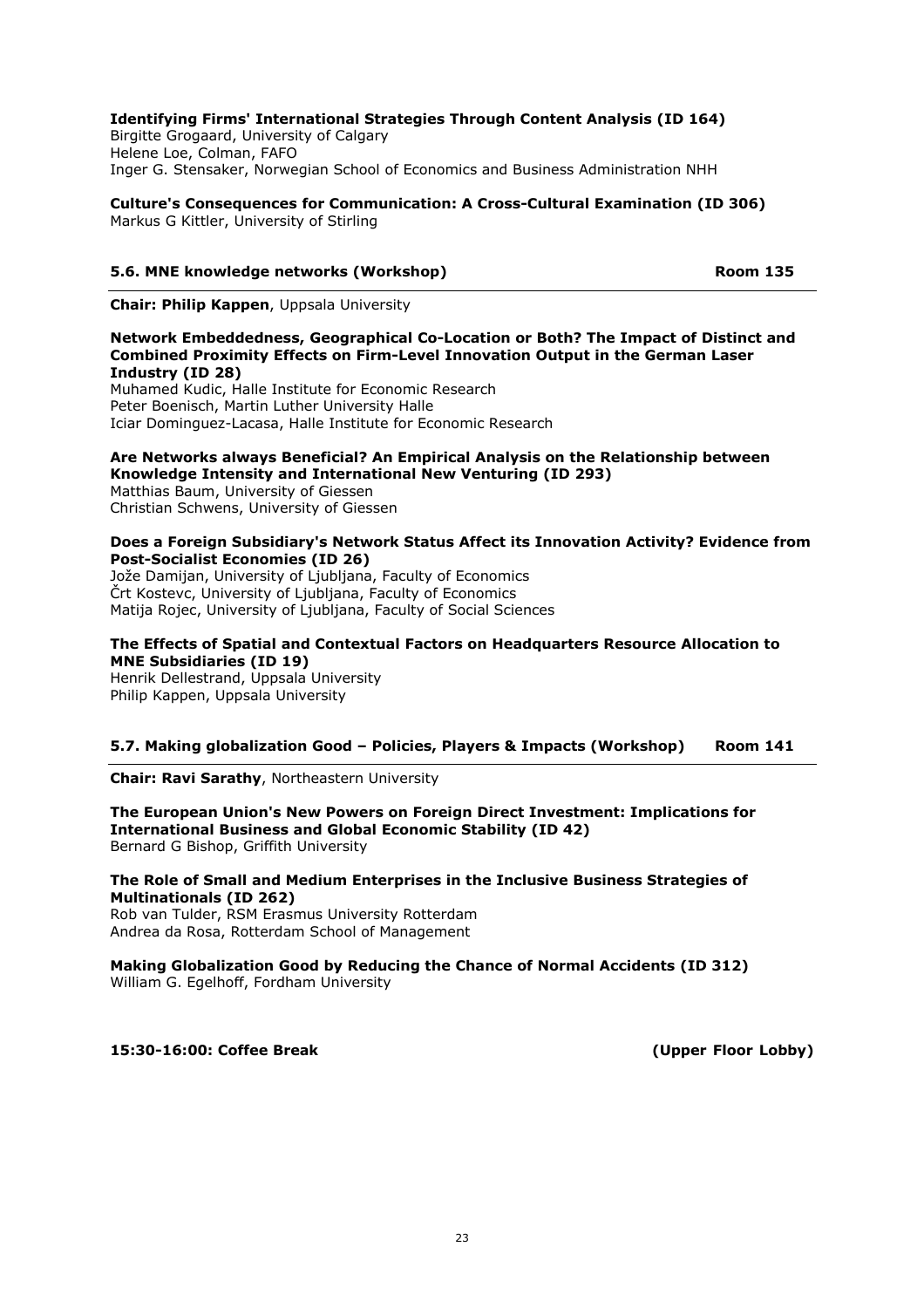## 16:00-17:30: Parallel Sessions VI

### Panel IV: Innovations in International Business Teaching Methods Room 260

### Panelists

Manek Kirpalani, Bloomsburg University Pennsylvania, and Concordia University Montreal (Chair) Pervez Ghauri, King's College Alojzy Z. Nowak, University of Warsaw Markku Salimaki, Aalto University Carl A. Solberg, BI Norwegian School of Management

### 6.1. Knowledge management and innovation in MNEs (Competitive) Room 156

Chair: Vítor Corado Simões, ISEG, Universidade Técnica de Lisboa

## Parent company's benefits from reverse knowledge transfer: The role of the liability of newness in MNEs (ID 27)

Larissa Rabbiosi, Copenhagen Business School Grazia D.Santangelo, University of Catania

### The Underdetermined Knowledge-Based Theory of the MNC (ID 112)

Anders Fransson, UQ Business School, University of Queensland Lars Hakanson, UQ Business School, University of Queensland Peter W.Liesch, UQ Business School, University of Queensland

### Effects of Subsidiary Autonomy on Innovation Development and Transfer Intensities (ID 102)

Francesco Ciabuschi, Uppsala University Oscar Martín Martín, Public University of Navarra

### Historical changes in knowledge sourcing by MNCs: The balance between localized vs. non localized knowledge (ID 89)

John A. Cantwell, Rutgers Business School Lucia Piscitello, Politecnico di Milano

### 6.2. Internationalisation of SMEs (Competitive) Room 157

Chair: Reijo Luostarinen, Helsinki School of Economics

### An Empirical Investigation of the Effects of Strategy Making Processes on the Performance of Internationalized SMEs (ID 170)

Pavlos Dimitratos, Athens University of Economics and Business Vassilis Papadakis, Athens University of Economics and Business Andreas Petrou, Cyprus International Institute of Management Ioannis Thanos, Athens University of Economics and Business

## Experiential Knowledge Profiles Of Internationalizing SMEs - the Ability to Sustain Market Positions in the New Turbulent Era of Global Business (ID 228)

Hans Jansson, Linnaeus University/Baltic Business Research Center Mikael Hilmersson, Linnaeus University/Baltic Business Research Center Susanne Sandberg, Linnaeus University/Baltic Business Research Center

### The Effect of Network Competence and Environmental Hostility on Internationalization of SMEs (ID 245)

Lasse Torkkeli, Lappeenranta University of Technology, School of Business Kaisu Puumalalinen, Lappeenranta University of Technology, School of Business Sami Saarenketo, Lappeenranta University of Technology, School of Business Olli Kuivalainen, Lappeenranta University of Technology, School of Business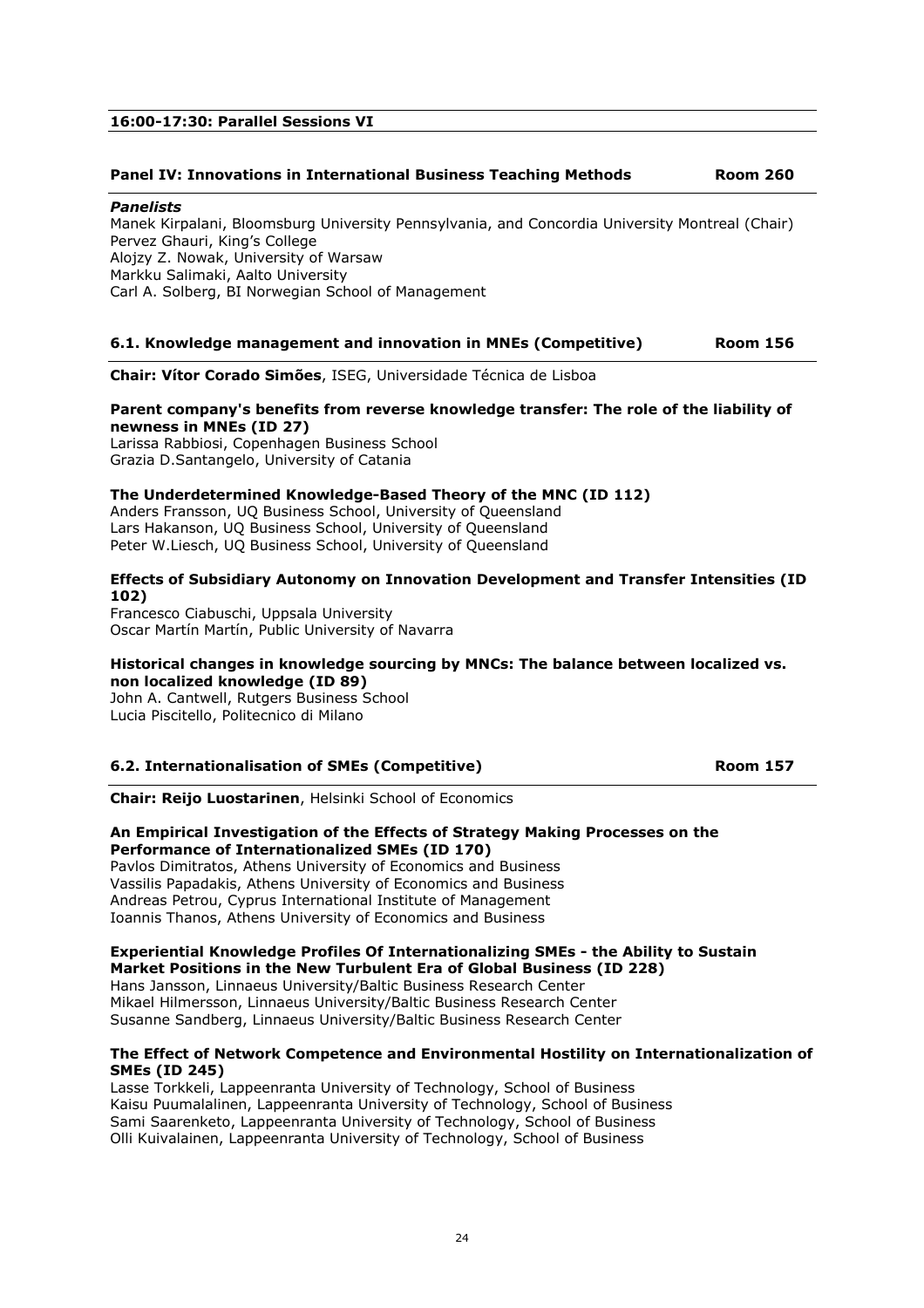### SME International Commitment Over Time: Forging A Link Between The Uppsala Model and Transaction Cost Economics (ID 318)

Birger Maekelburger, University of Giessen Christian Schwens, University of Giessen

## 6.3. Change Form and Substance in Corporate Governance (Competitive) Room 256

Chair: Lars Oxelheim, Lund University

### Ethical Entrepreneurship: Implications for International and Global Marketing in Successful Branding and Reputation Building (ID 179)

Frederick Ahen, Turku School of Economics Peter Zettinig, Turku School of Economics

## The Impact of Unilateral Climate Policy with Endogenous Plant Location and Market Size Asymmetry (ID 177)

Francesca Sanna-Randaccio, Sapienza University of Rome Roberta Sestini, Sapienza University of Rome

### Costs of Diversity in Supervisory Boards: Foreign Board Members and the Language Barrier in Nordic Firms (ID 277)

Rebecca Piekkari, Aalto University Lars Oxelheim, Lund University Trond Randöy, University of Agder

### 6.4. Export Marketing Adaptation/Standardization (Competitive) Room 257

Chair: Claude Obadia, Advancia-Negocia

### Does Manufacturers' Export Marketing Engagement Pay Off? Evidence from the Wood Furniture Industry of Vietnam (ID 298) Bent Petersen, Copenhagen Business School Songhanh Pham, Sheffield Business School

# Export Marketing: Exchange Quest or Relationship Evolution? (ID 333)

Simon Harris, University of Edinburgh Colin Wheeler, University of Portsmouth

## Export Price Adaptation: an Agency Approach (ID 134)

Barbara Stöttinger, WU Vienna Claude Obadia, Advancia-Negocia

### 6.5. Advances in Processual and Cross Cultural Research (Competitive) Room 258

Chair: Stephen Young, Glasgow University

## Explaining the Internationalisation Process of the Firm: A Process-Based Critique (ID 231)

Catherine Welch, University of Sydney

### Existing the Field: a Missing Piece in the Puzzle of Qualitative Fieldwork (ID 140)

Snejina Michailova, University of Auckland Business School Emmanuella Plakoyiannaki, Aristotle University of Thessaloniki Tiina Ritvala, Aalto University School of Economics Rebecca Piekkari, Aalto School of Economics Irina Jormanainen, Aalto University School of Economics Asta Salmi, Aalto University School of Economics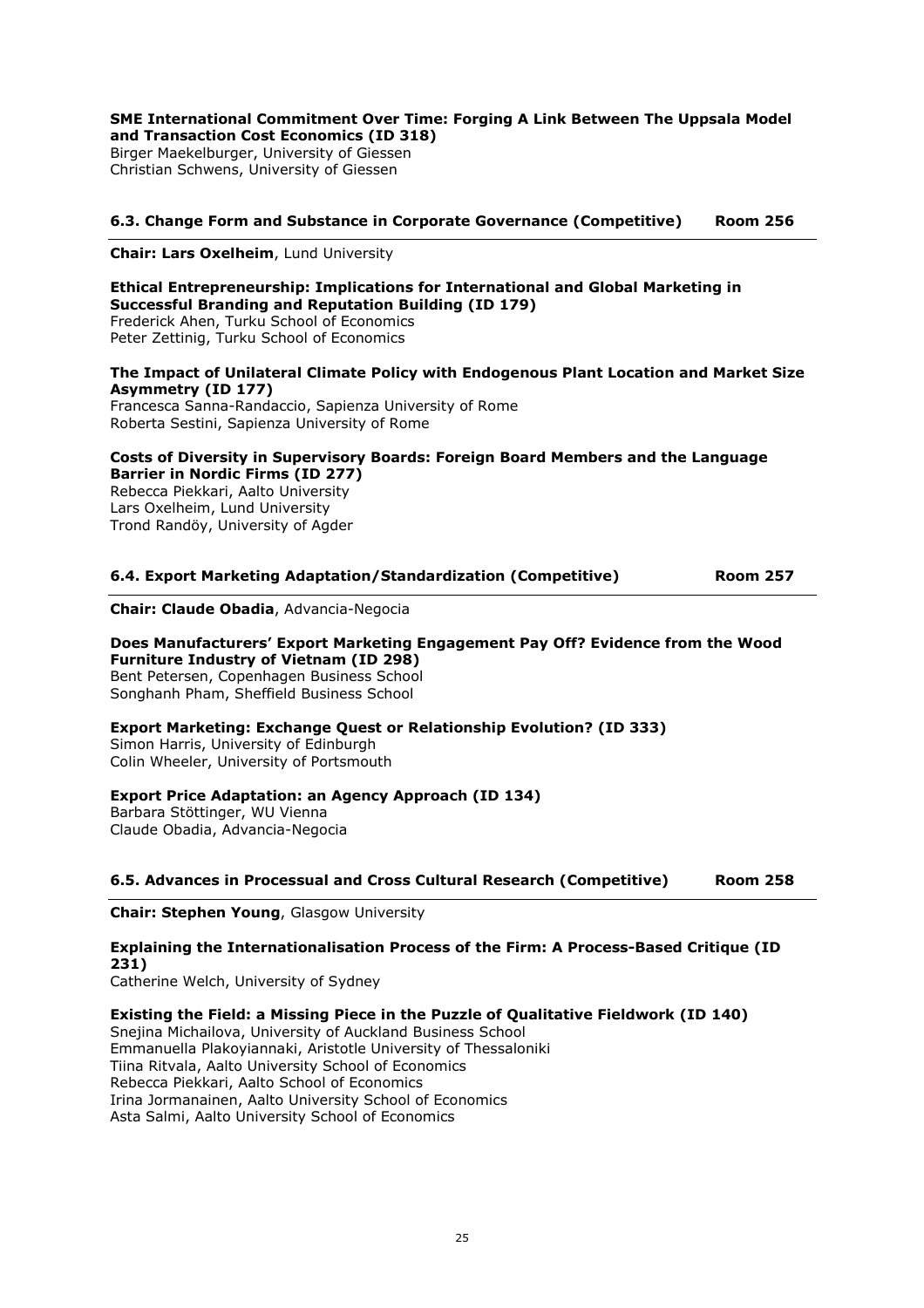### The Measurement of International Intellectual Property Rights Protection and Enforcement: a new index of 21 countries (ID 175)

Nikolaos P. Papageorgiadis, Uppsala University Adam R. Cross, University of Leeds

## Data Collection Procedures Equivalence in International Business Research : An Analysis of Publications Between 2000 – 2009 (ID 18)

Agnieszka Chidlow, Manchester Metropolitan University Anna Morgan-Thomas, University of Glasgow Pervez N. Ghauri, King's College London

## 6.6. Knowledge transfer within firms and clusters (Competitive) Room 135

Chair: Axèle Giroud, Manchester Business School

To share or not to share? R&D, Resources and the Role of the MNE in Finland (ID 189) Iiris Hilvo, Aalto University School of Economics Joanna Scott-Kennel, Victoria University of Wellington

## Learning to Cooperate: Internationalization of the Serra Gaucha Wine Cluster (ID 243)

Luciana Velloso de Souza Araújo, Universidade federal do Rio de Janeiro Angela da Rocha, Pontifical Catholic University of Rio de Janeiro Jorge Ferreira Da Silva, Pontifical Catholic University of Rio de Janeiro

### Subsidiaries' Local Embeddedness, Brokerage and Innovation Outcomes: A Network Perspective (ID 295)

Suleika Bort, University of Mannheim Andreas Al-Laham, University of Mannheim

## MNEs Linkages in Small Developed Economies: The Home/Foreign Effect (ID 360) Axèle Giroud, MBS

Fabienne Fortanier, UVA Joanna Scott-Kennel, VUW

## 6.7. Perspectives on Internationalization (Workshop) **Room 141**

Chair: José Pla-Barber, Universitat de València

## A Stages Model of Internet Adoption by Exporting SMEs: An Empirical Investigation (ID 29)

Albertos Chaim Azaria, University of Macedonia Yannis Hajidimitriou, University of Macedonia

## Change through Internationalization: a Subjective Managerial Perspective (ID 153)

Joerg Hruby, FH Joanneum University of Applied Sciences Julia Bauer, FH Joanneum University of Applied Sciences Gerhard Apfelthaler, California Lutheran University

### Internationalization through Franchise: The Parfois Case Study (ID 224)

João Seixas Carvalho, Faculty of Economics - University of Porto Rosa Portela Forte, Faculty of Economics - University of Porto

## Entry Mode Choice in the Internationalisation of the Hotel Industry: a Holistic Approach (ID 353)

Fidel León-Darder, Universitat de Valencia Cristina Villar-García, Universitat de Valencia José Pla-Barber, Universitat de Valencia